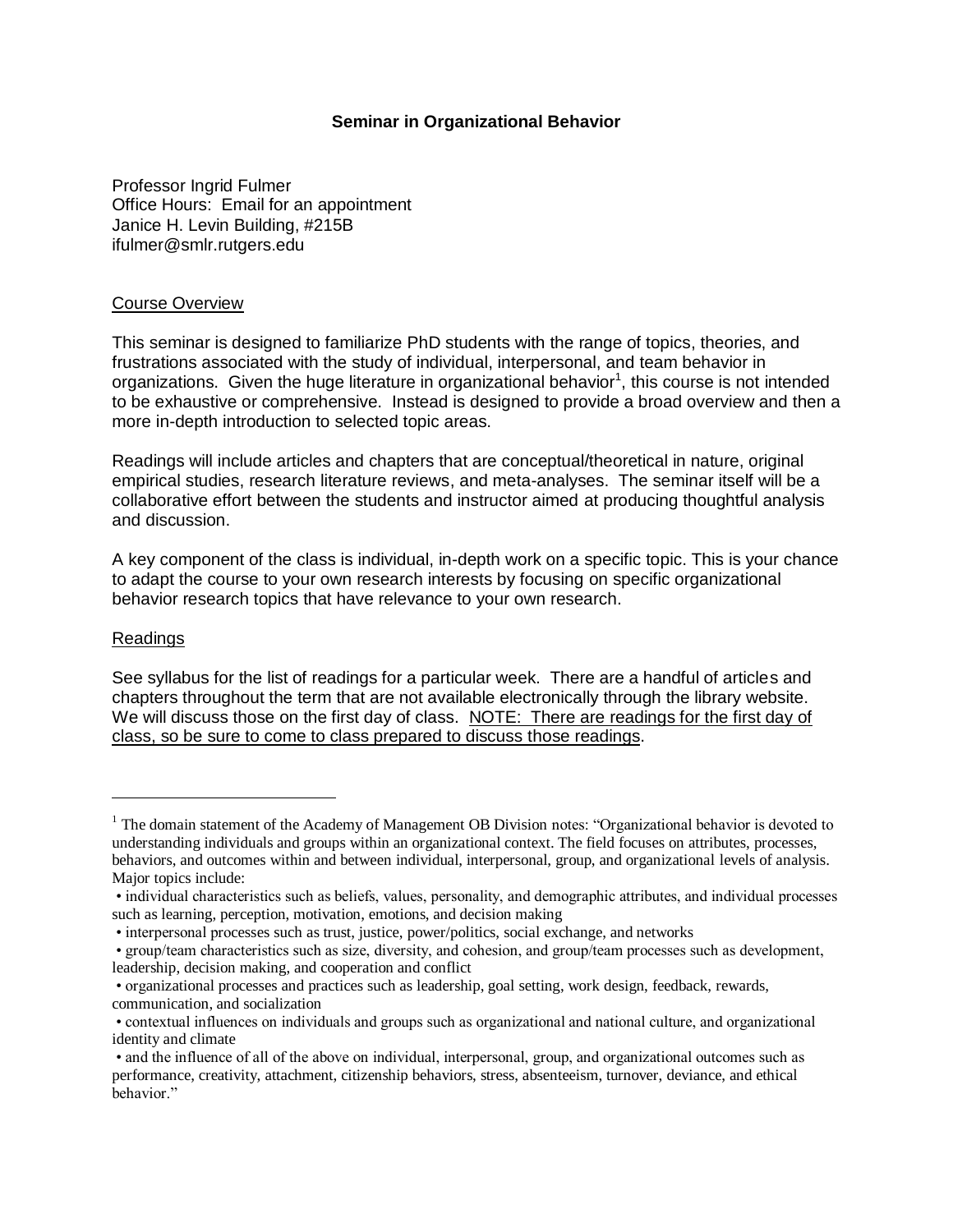Discussion leader schedule (see more detailed schedule of readings and due dates later in syllabus)

| Date        | <b>Topic</b>                                                                                                         | <b>Discussion leader</b>                                       |
|-------------|----------------------------------------------------------------------------------------------------------------------|----------------------------------------------------------------|
| January 21  | Intro to OB                                                                                                          | Ingrid Fulmer                                                  |
|             | Impactful research in OB                                                                                             |                                                                |
| January 28  | Individual differences                                                                                               |                                                                |
| February 4  | Affect and emotion                                                                                                   |                                                                |
| February 11 | Attitudes and attributions                                                                                           |                                                                |
| February 18 | Workplace behaviors                                                                                                  |                                                                |
| February 25 | Motivation I - classic theories                                                                                      |                                                                |
| March 4     | Motivation II - contemporary<br>themes                                                                               |                                                                |
| March 11    | Leadership                                                                                                           |                                                                |
| March 25    | <b>Teams and networks</b>                                                                                            | Mike Kukenberger and<br>Jessica Methot (guest<br>facilitators) |
| April 1     | Contextual effects (other than<br>national culture) in<br>organizational behavior                                    |                                                                |
| April 8     | Negotiation and conflict                                                                                             |                                                                |
| April 15    | Cross-cultural issues in OB                                                                                          | Leigh Anne Liu (guest<br>facilitators)                         |
| April 22    | How people see their work and<br>see themselves at work<br>(identity, job crafting, fit,<br>psychological contracts) |                                                                |
| April 29    | <b>Student presentations</b>                                                                                         |                                                                |
| May 6       | Scholarly success                                                                                                    | Ingrid Fulmer                                                  |
|             | Student presentations (if<br>necessary)                                                                              |                                                                |

# Deliverables and Expectations

Course grade:

Your course grade will be determined with reference to the following components:

- 1) Class participation and discussion leadership (40%)<br>2) Proposal and final paper (40%)
- 2) Proposal and final paper (40%)<br>3) Paper presentation (20%)
- Paper presentation (20%)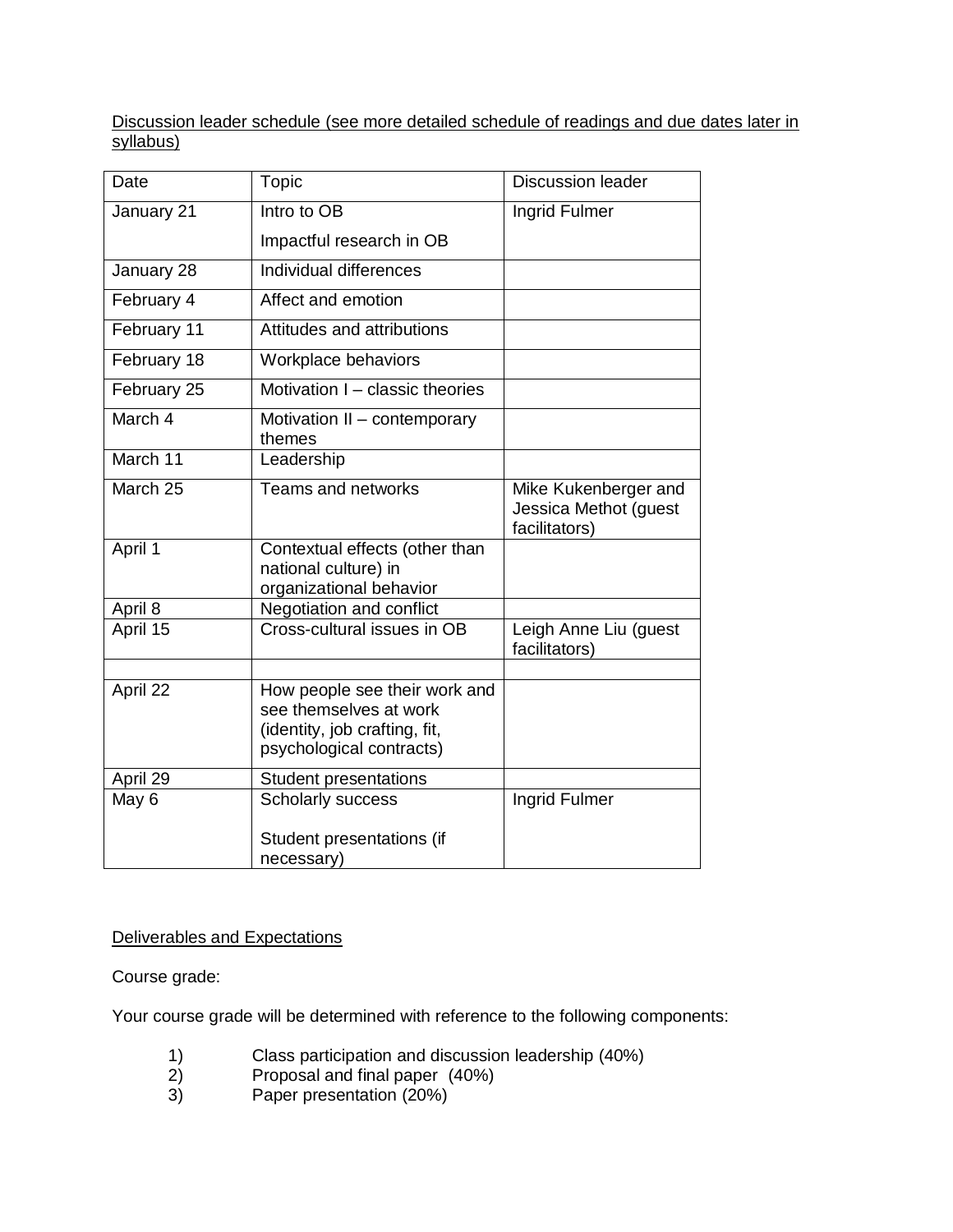### **1) Class participation:**

a. To make valuable contributions to the class, it is essential for ALL students to prepare for and participate actively in EACH class. This means reading and thinking critically about assignments BEFORE class. It means making quality contributions to class discussions by listening carefully to the comments of others and building on their ideas.

Each week, a participant will be responsible for facilitating the discussion and structure for the session (see "Discussion Leader" section below). This does not mean, however, that if it is not your week you are "off the hook"—you always need to come prepared.

Each week (except for the first class meeting and the week when you are the discussion leader), you will write a 1-2 page (single-spaced) memo/journal of typed notes and reflections on the readings. Submit your review (upload into the Sakai drop box) by **4 pm** the day before our class (put your last name and date in the document title).

In this memo, you should go beyond simply summarizing each paper. You can do summaries on your own if you like, but for the memo you turn in to me, I want you to develop and refine the habit of deeper critical thinking about the readings (i.e., understanding and perhaps questioning the assumptions in the papers, integrating and comparing across papers, thinking about implications for future research and for practice, etc.). You may want to highlight different points of view or apparent contradictions in the various readings, or relate the papers to previous weeks' readings, or go in depth on a particular concept or theme that shows up in several articles. You have flexibility here, but the point is to think deeply about the readings.

Also, your weekly write-up should always conclude with the following: (1) at least one or two points or questions you could raise to enrich the discussion in class, and (2) at least one research question or idea that comes to mind that is in some way related to the readings.

I review each of these write-ups every week to see how the members of the class are understanding the readings, etc. I will periodically comment on them, either in person or by email to you, highlighting some interesting insights or suggesting alternative ways to improve your critical thinking. I will not respond to every single write-up every week.

After class, all the write-ups for that day will be posted to Sakai and available for your classmates to read, in case you are interested in seeing how other people are interpreting the readings.

b. Class participation also includes providing high quality written feedback to other members of the class. This includes noting strengths and weaknesses (including suggestions for improvement) of the research paper proposal/outline that each student will do.

Important point: It is easy to be critical of others' work. The greater skill is in (1) developing the ability to give constructive criticism (How might it be done better?), and (2) recognizing that there are always trade-offs in research; every manuscript you read has both strengths and weaknesses. It is important to be able to recognize both, and not just point out the flaws. You will find that these skills come in handy as you review others' work, either informally, as a friendly reviewer, or formally, as a reviewer for a conference and/or journal.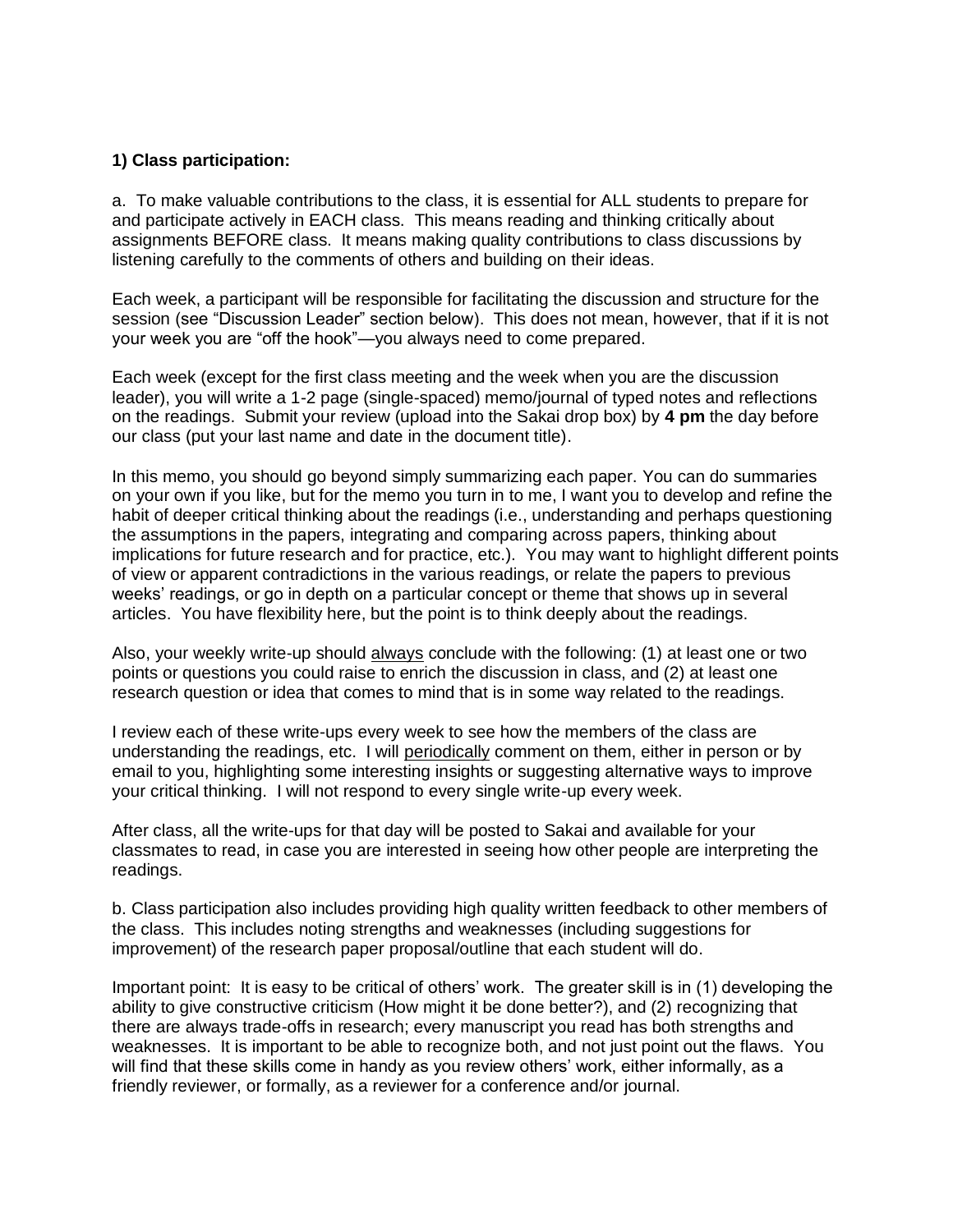c. Please let me know in advance if you will miss class. Absences may affect your participation grade.

## **2) Discussion leadership:**

Each student will assume responsibility for leading class discussions on specific topics for one or two class meetings during the semester. The assignments for the semester will be determined on the first day of class. When you are discussion leader, you should be especially well prepared for class because you will guide our analysis and integration of the readings. See appendix of this syllabus for discussion leader guidelines.

As discussion leader, you will provide each member of the class with a 1-2 page handout that structures the class and summarizes key points. Please provide me with an outline of your plan for class and your handout by **4 pm** the day before class.

Be sure to structure our class time so we

- discuss individual readings (briefly—allocate more time to the following. . .)
- compare and contrast perspectives
- summarize primary themes and contributions of the overall set of readings
- identify gaps and potential areas for future research.

Be sure you provide thought-provoking discussion questions that stimulate engaging class interaction. In addition, as discussion leader, be sure to facilitate the participation of all class members and manage the discussion so we stay focused on the topic. Plan the class discussion so that we focus on comparison, contrast, and integration during at least the last 15 minutes of class. In other words, you should make sure we do not run out of time to do this part.

### **3) Paper**

Each seminar participant will prepare a scholarly paper on a specific research topic related to organizational behavior that develops a new perspective. This paper should be your own original work and should not be part of a larger project that involves other people (although it can be part of a planned future project). In other words this should be new material, not written or developed by anyone else but yourself. This paper should NOT simply be a summary or review of the literature. Instead, it should be a conceptual paper that develops a new idea or the novel integration of two previously separate perspectives, topics, or theories. Your paper should draw on existing theoretical and empirical organizational behavior literature to develop a set of theoretically-based propositions. Although your paper should include an in-depth review of the literature on your specific topic, the primary focus of the paper should be your own unique contribution, insights, and extension of prior research. (See paper guidelines at the end of this syllabus).

Process and deadlines:

You will first prepare a proposal of your idea and paper outline and submit to me and to the class for feedback. The proposal and outline for the paper is due on **March 4, 2014**. This written proposal should include a 2-3 page description of your specific research topic, how it will contribute to the literature, and why you think the idea is interesting, and a rough, 1 page outline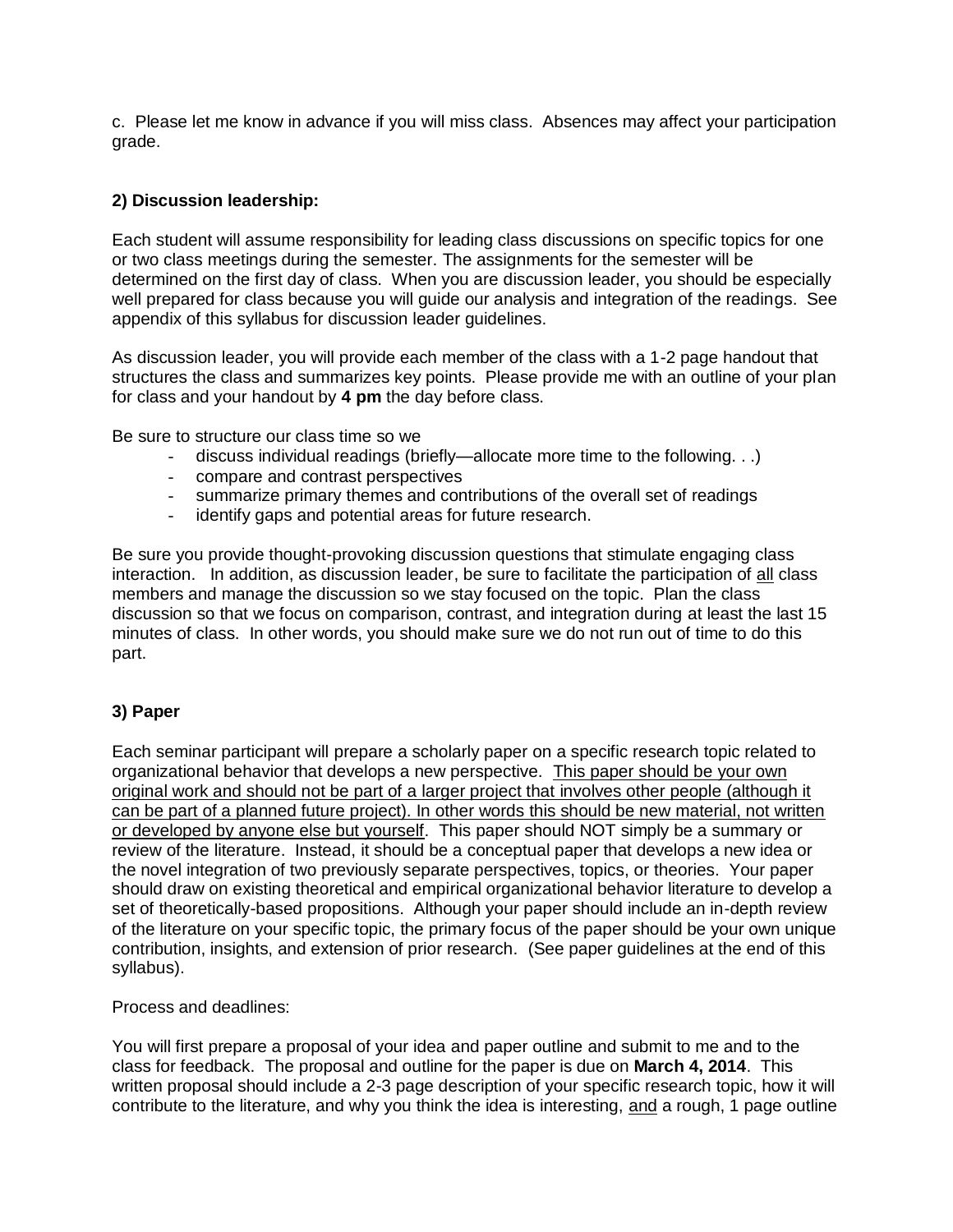of the paper. If you have a theoretical model in mind, go ahead and include a figure if you like. Submit 3 copies of your proposal, one for me and one for each of two classmates who will be providing feedback.

At the next class meeting (**March 11, 2014**), each member of class will bring two copies of **written feedback** on strengths, weaknesses, and suggestions (2 pages single-spaced) on the proposals of two other students. One copy of your feedback is for me, and the other for the students whose proposal you read.

Two copies of your final written paper (20 – 30 pages, double-spaced in 12 point font, with 1 inch margins – page length does not include references and attachments) accompanied by your proposal and outline (with my original feedback attached) are **due by 5:00 p.m. on Friday, May 9.**

### **4) Paper Presentations (April 29)**

You should plan to prepare a PowerPoint presentation of your paper, similar to what you would do for an academic conference or job talk (except shorter, probably 12-15 minutes). We'll talk specifics closer to presentation time.

At the beginning of the presentation, provide each class member with a two-page, singlespaced written handout (not an outline) that describes the key points in your paper, including a figure of your model.

During the presentation, describe your specific research topic, your model, proposed relationships, the theoretical justification for your propositions, and the key contributions of your paper. Your goal is to stimulate our thinking and class discussion. You should be prepared for questions from the audience.

The presentations are intentionally scheduled about 10 days before the paper is due so that you can incorporate any feedback or address any issues that arise as a result of preparing and presenting the paper.

#### Due Dates

Assignments are due when specified. If you do not turn in an assignment on time, this may result in a grade of zero for that component of the course. Exceptions will be considered o y under critical extenuating circumstances that you discuss with me in advance of the due date and time.

#### Word to the wise OB students

You will need to prepare for qualifying exams in the future, and one way to help yourself in this endeavor is to begin to develop good study and organizational habits now. I would advise that you find some way that works for you to organize your readings in this course (and other seminars), perhaps even preparing outlines as you go, so that you will be somewhat more organized when you are studying for qualifying exams. Check with more senior students to see what they have done in this regard (or what they wish they had done in hindsight!).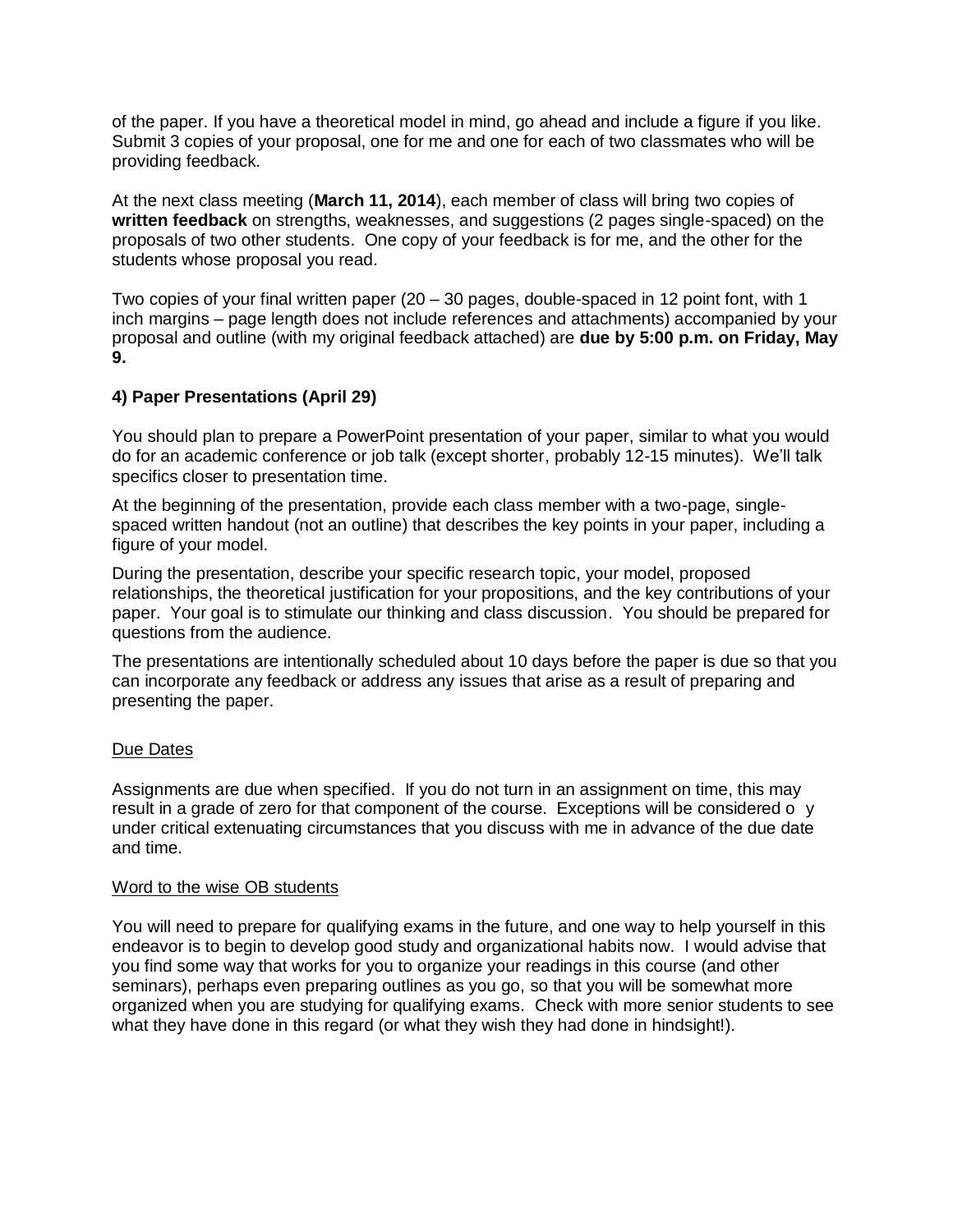# **Seminar Schedule**

| Date                  | <b>Topic and readings</b>                                                                                                                                                                                           |
|-----------------------|---------------------------------------------------------------------------------------------------------------------------------------------------------------------------------------------------------------------|
|                       |                                                                                                                                                                                                                     |
| January 21,<br>Week 1 | 1. Overview of the course                                                                                                                                                                                           |
|                       | 2. Trends                                                                                                                                                                                                           |
|                       | Miner, J.B. (2003). The rated importance, scientific validity, and practical<br>usefulness of organizational behavior theories: A quantitative review.<br>Academy of Management Learning and Education, 2, 250-268. |
|                       | 3. Some characteristics of good OB scholarship (some of these you<br>may have read if you took Susan's class last summer; if you haven't<br>read these, then go ahead and get familiar with them)                   |
|                       | Klein, K.J., & Zedeck, S. (2004). Theories in applied psychology: Lessons<br>(Re)learned. Journal of Applied Psychology, 89, 931-933.                                                                               |
|                       | Bacharach, S. 1989. Organizational theories: Some criteria for evaluation.<br>Academy of Management Review, 4: 496-515.                                                                                             |
|                       | Edmondson, A.C., & McManus, S.E. (2007). Methodological fit in<br>management field research. Academy of Management Review, 32, 1155-<br>1179.                                                                       |
|                       | Davis, M.S. (1971) That's interesting! Philosophy of the Social Sciences, I,<br>309-344.                                                                                                                            |
|                       | 3. Questions – Be prepared to discuss in class                                                                                                                                                                      |
|                       | 1. What causes research topics to become "interesting" and then less<br>interesting?                                                                                                                                |
|                       | 2. What areas of organizational behavior interest you the most at this<br>time? Explain.                                                                                                                            |
|                       |                                                                                                                                                                                                                     |
|                       | (Note: See additional optional readings in appendix.)                                                                                                                                                               |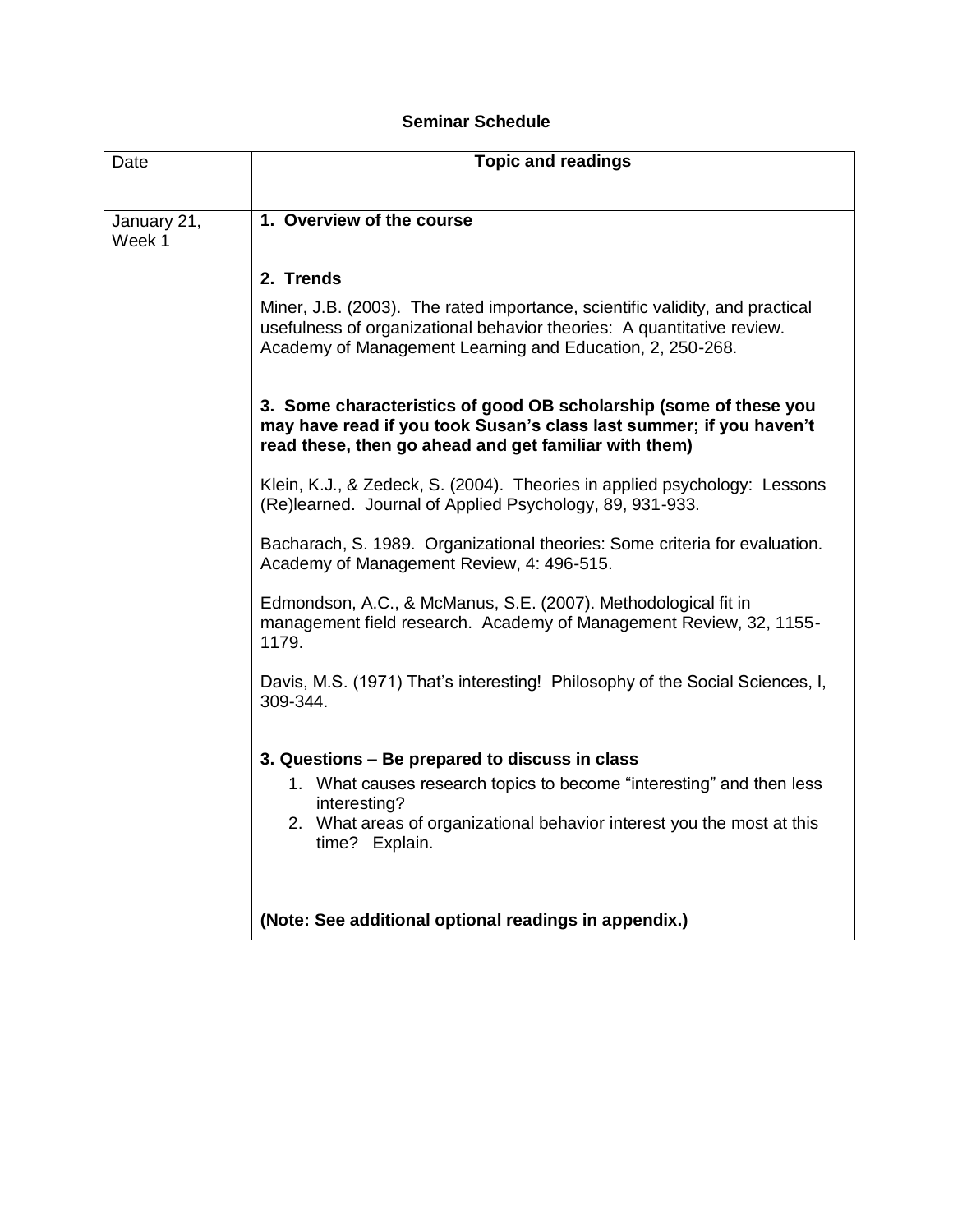| January 28,           | <b>Individual differences</b>                                                                                                                                                                              |
|-----------------------|------------------------------------------------------------------------------------------------------------------------------------------------------------------------------------------------------------|
| Week 2                | Individual differences in a sampling of recent research:                                                                                                                                                   |
|                       | Grant, Gino, & Hofmann, 2011. Reversing the extraverted leadership<br>advantage: The role of employee proactivity. Academy of Management<br>Journal, 54: 528-550.                                          |
|                       | Judge & Hurst, 2008. How the rich (and happy) get richer (and happier):<br>Relationship of core self-evaluations to trajectories in attaining work success.<br>Journal of Applied Psychology, 93, 849-863. |
|                       | O'Boyle, E.H. Forsyth, D.R., Banks, G., McDaniel, M.A. 2012. A meta-<br>analysis of the dark triad and work behavior: A social exchange perspective.<br>Journal of Applied Psychology, 97: 557-579.        |
|                       | The debate about whether individual differences matter (skim these for<br>background):                                                                                                                     |
|                       | House, Shane, and Herold (1996). Rumors of the death of dispositional<br>research are vastly exaggerated. Academy of Management Review, 21,<br>203-224.                                                    |
|                       | Davis-Blake and Pfeffer (1989). Just a mirage: The search for dispositional<br>effects in organizational research. Academy of Management Review, 14,<br>385-400.                                           |
|                       | Review article on GMA (a "classic"):                                                                                                                                                                       |
|                       | Schmidt & Hunter (2004). General mental ability in the world of work:<br>Occupational attainment and job performance. Journal of Personality and<br>Social Psychology, 96, 162-173                         |
|                       | "Classic" article on personality (the most highly cited article ever in PP)                                                                                                                                |
|                       | Barrick and Mount (1991). The Big Five personality dimensions and job<br>performance: A meta-analysis. Personnel Psychology, 44: 1-26.                                                                     |
|                       | Optional:                                                                                                                                                                                                  |
|                       | Mayer, Roberts, Barsade (2008). Human abilities: Emotional intelligence.<br>Annual Review of Psychology, 59, 507-536.                                                                                      |
|                       | (Regulatory focus) Higgins, T. 1997. Beyond pleasure and pain. American<br>Psychologist, 52: 1280-1300.                                                                                                    |
|                       |                                                                                                                                                                                                            |
| February 4,<br>Week 3 | <b>Affect and emotion</b>                                                                                                                                                                                  |
|                       | Review article:                                                                                                                                                                                            |
|                       | Hillary Anger Elfenbein (2007) 7 Emotion in Organizations, The Academy<br>of Management Annals, 1:1, 315-386, DOI: 10.1080/078559812 (** let me<br>know if you cannot get this through library)            |
|                       |                                                                                                                                                                                                            |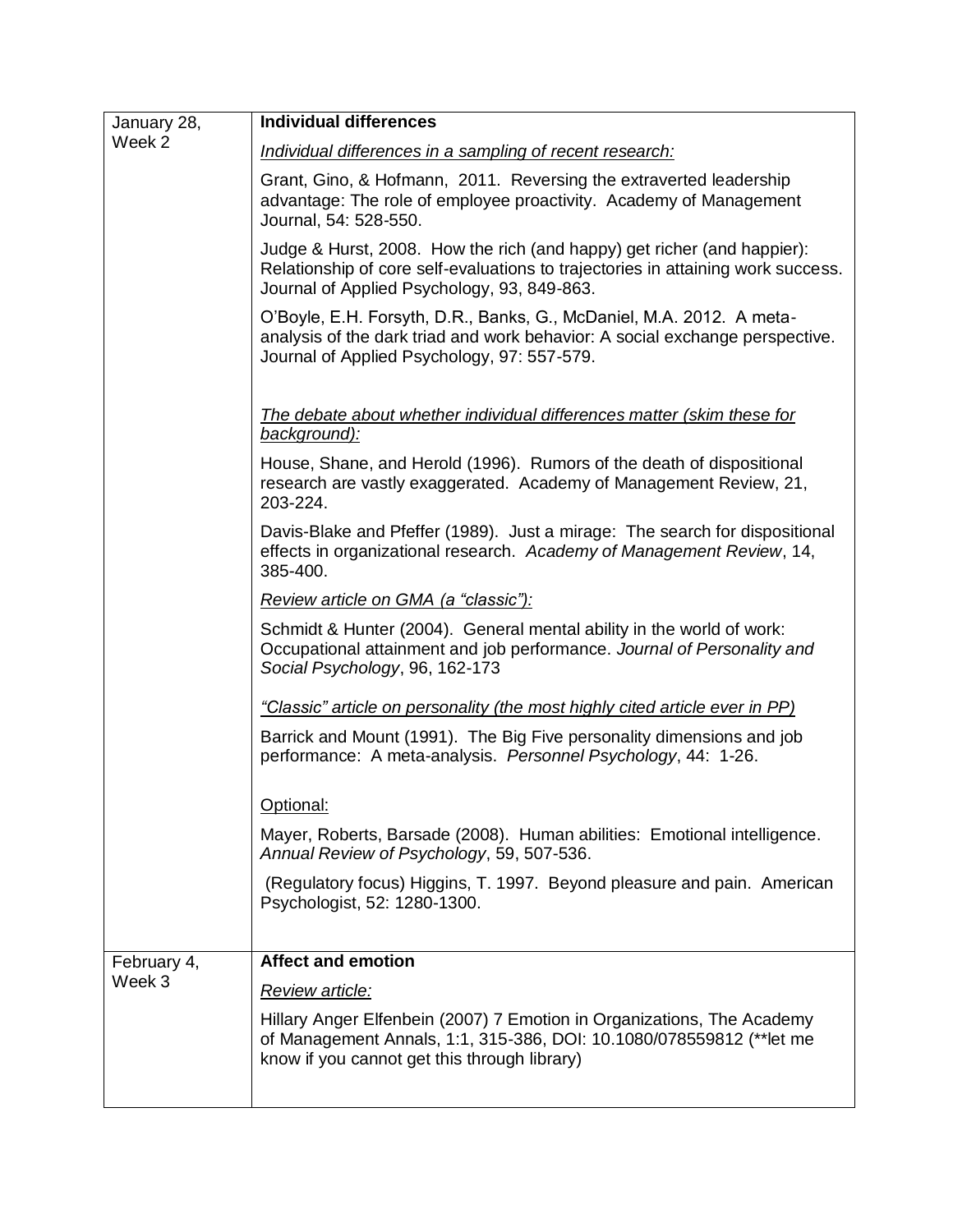|              | Two short articles giving two sides of debate on experienced emotion and<br>cognition:                                                                                                                |
|--------------|-------------------------------------------------------------------------------------------------------------------------------------------------------------------------------------------------------|
|              | Zajonc (1984). On the primacy of affect. American Psychologist, 39: 117-<br>123.                                                                                                                      |
|              | Lazarus (1984). On the primacy of cognition. American Psychologist, 39:<br>124-129.                                                                                                                   |
|              | Affect infusion model (one theoretical approach to relationship between<br>cognition and affect)                                                                                                      |
|              | Forgas & George (2001). Affective influences on judgments and behavior in<br>organizations: An information processing perspective. Organizational<br>Behavior and Human Decision Processes, 86, 3-34. |
|              | <b>Emotional labor – example qualitative and quantitative studies</b>                                                                                                                                 |
|              | Sutton, 1991. Maintaining norms about expressed emotions: The case of<br>bill collectors. Administrative Science Quarterly, 36, 245-268.                                                              |
|              | Judge, Woolf, & Hurst 2009. Is emotional labor more difficult for some than<br>for others? A multi-level, experience sampling study. Personnel Psychology,<br>62: 57-88.                              |
|              | New and interesting -- from psychology and neuroscience to OB: implicit<br>(unconscious) affect -- (just skim to get the idea)                                                                        |
|              | Barsade, Ramarajan & Weston 2009. Implicit affect in organizations.<br>Research in Organizational Behavior, 29: 135-162.                                                                              |
|              | Optional:                                                                                                                                                                                             |
|              | (Trait (or dispositional) affectivity) George (1992). The role of personality in<br>organizational life: Issues and evidence. Journal of Management, 18, 185-<br>213.                                 |
|              | Izard, C.E. 2009. Emotion theory and research: Highlights, unanswered<br>questions, and emerging issues. Annual Review of Psychology, 60:1-25.                                                        |
| February 11, | Social cognitive processes: Attitudes and attributions                                                                                                                                                |
| Week 4       | Recent empirical study disentangling "work engagement" from other job<br>attitudes constructs (e.g., satisfaction):                                                                                   |
|              | Christian, Garza, Slaughter, 2011. Work engagement: A quantitative review<br>and test of its relations with task and contextual performance. Personnel<br>Psychology, 64: 89-136.                     |
|              | <b>Example of attribution concepts used in OB (focus on the role of attributions)</b><br>as you read)                                                                                                 |
|              | LePine and Van Dyne (2001). Peer responses to low performers: An<br>attributional model of helping in the context of groups. Academy of<br>Management Review, 26, 67-74.                              |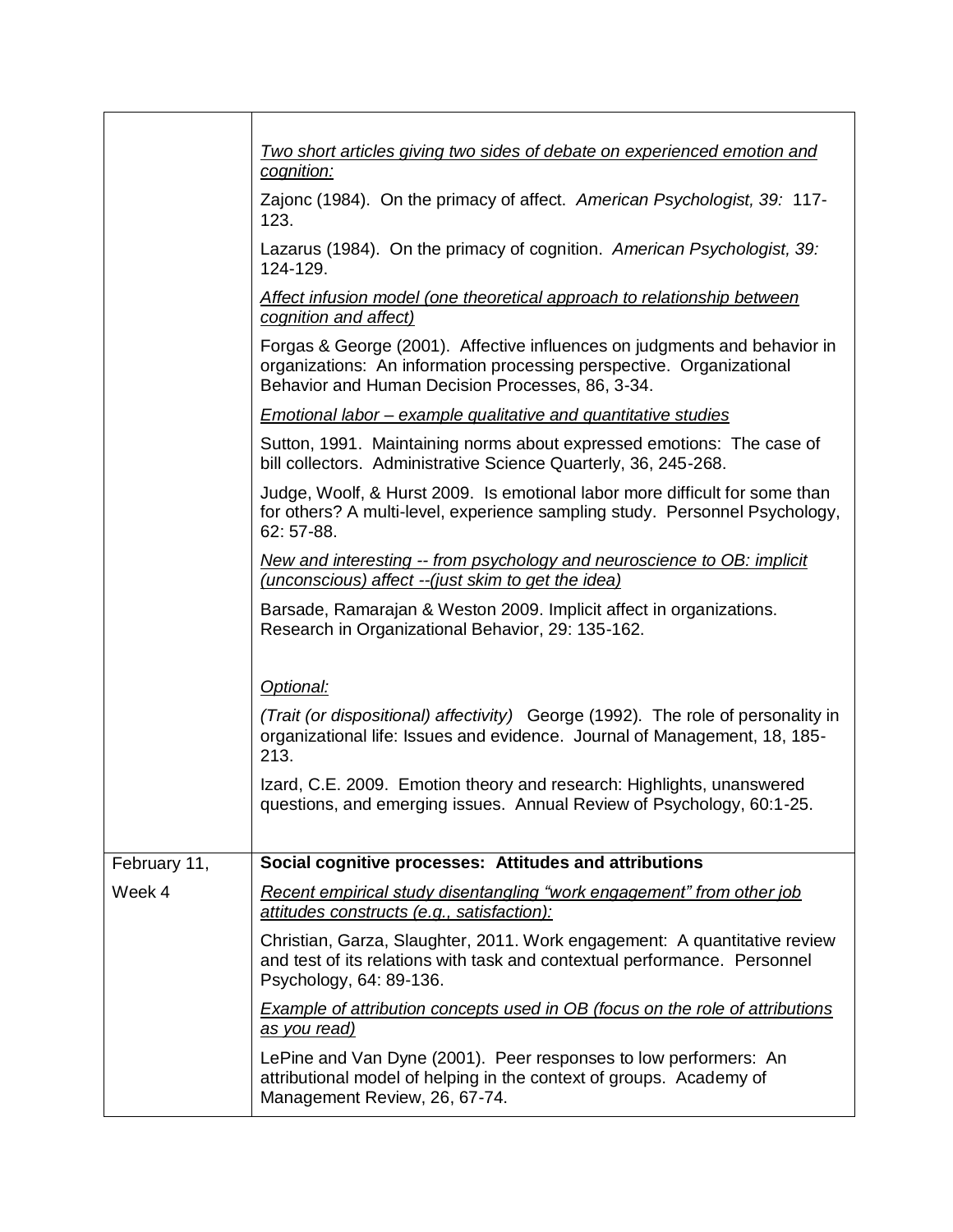|                        | Social attitudes and job attitudes                                                                                                                                                                                     |
|------------------------|------------------------------------------------------------------------------------------------------------------------------------------------------------------------------------------------------------------------|
|                        | Bohner & Dickel (2011). Attitudes and attitude change. Annual Review of<br>Psychology, 62:391-417                                                                                                                      |
|                        | Judge & Kammeyer-Mueller 2012. Job attitudes. Annual Review of<br>Psychology, 63: 341-67 (this article includes a section that explains<br>difference/relationship between social attitudes and job attitudes)         |
|                        | One well-known social psychological theory on the link between attitudes and<br>behaviors:                                                                                                                             |
|                        | Ajzen (1991). The theory of planned behavior. Organizational Behavior and<br>Human Decision Processes, 50, 179-211.                                                                                                    |
|                        | Attribution theories - Review article:                                                                                                                                                                                 |
|                        | Mitchell (1982). Attributions and actions: A note of caution.<br>Journal of Management, 8, 65-75.                                                                                                                      |
|                        |                                                                                                                                                                                                                        |
|                        | Optional:                                                                                                                                                                                                              |
|                        | Locus of control-- individual differences in attributions:                                                                                                                                                             |
|                        | Rotter (1966). Generalized expectancies for internal versus external control<br>of reinforcement. Psychological Monographs, 80(1, Whole No. 609).                                                                      |
|                        | Dispositions and job attitudes                                                                                                                                                                                         |
|                        | Staw, Bell and Clausen (1986). The dispositional approach to job attitudes:<br>A lifetime longitudinal test. Administrative Science Quarterly, 31: 56-78.                                                              |
|                        | Gerhart (1987). How important are dispositional factors as determinants of<br>job satisfaction: Implications for job design and other personnel programs.<br>Journal of Applied Psychology, 72,366-373.                |
|                        |                                                                                                                                                                                                                        |
| February 18,<br>Week 5 | Workplace behaviors (task performance, citizenship behaviors,<br>deviance)                                                                                                                                             |
|                        | Do happier workers perform better?                                                                                                                                                                                     |
|                        | Riketta (2008). The causal relation between job attitudes and performance:<br>A meta-analysis of panel studies. Journal of Applied Psychology, 93,472-<br>481.                                                         |
|                        | Organizational Citizenship Behaviors (OCB)                                                                                                                                                                             |
|                        | Ilies, R., Scott, B.A., & Judge, T.A. (2006). The interactive effects of personal<br>traits and experienced states on intraindividual patterns of citizenship<br>behavior. Academy of Management Journal, 49, 561-575. |
|                        | Bergeron, D.M., Shipp, A., Benson, R., Furst, S.A. 2013. Organizational<br>citizenship behavior and career outcomes: The cost of being a good citizen.<br>Journal of Management, 39: 958-984.                          |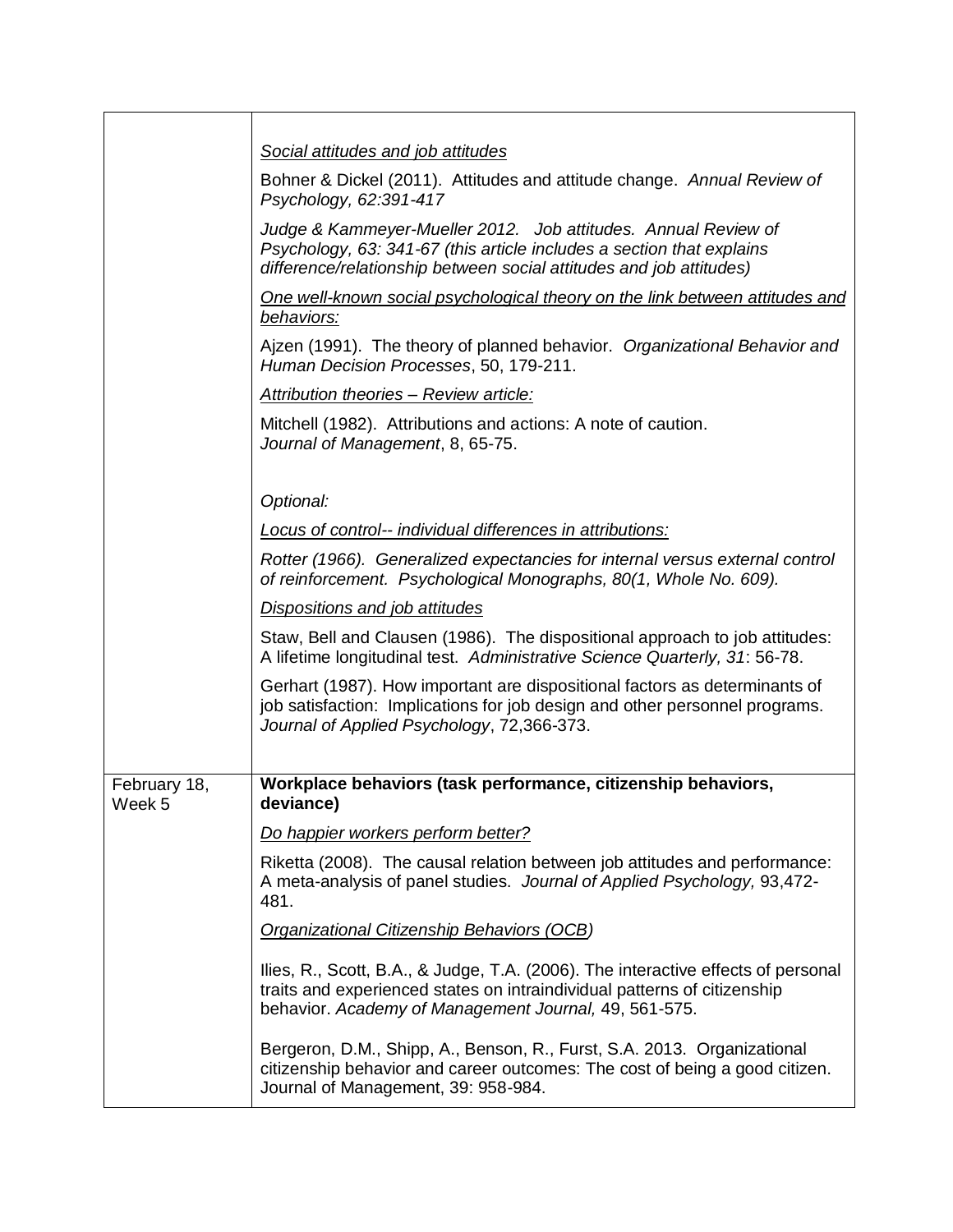|                        | Deviant workplace behaviors                                                                                                                                                                                      |
|------------------------|------------------------------------------------------------------------------------------------------------------------------------------------------------------------------------------------------------------|
|                        | Wang, Liao, Zhan, & Shi (2011). Daily customer mistreatment and employee<br>sabotage against customers: Examining emotion and resource perspectives.<br>Academy of Management Journal, 54:312-334.               |
|                        | Berry, C. M., Ones, D. S., & Sackett, P. R. (2007). Interpersonal deviance,<br>organizational deviance, and their common correlates: A review and meta-<br>analysis. Journal of Applied Psychology, 92, 410-424. |
|                        | Optional:                                                                                                                                                                                                        |
|                        | Brayfield and Crockett (1955). Employee attitudes and employee<br>performance. Psychological Bulletin, 52, 396-424.                                                                                              |
|                        | Remus Ilies, Ingrid Smithey Fulmer, Matthias Spitzmuller, and Michael<br>Johnson (2009). Personality and citizenship behavior: The role of job<br>satisfaction. Journal of Applied Psychology, 94, 945-959.      |
|                        |                                                                                                                                                                                                                  |
| February 25,<br>Week 6 | Motivation in the workplace I (overview and a sampling of classic<br>theories)                                                                                                                                   |
|                        | Review:                                                                                                                                                                                                          |
|                        | Latham, G.P., & Pinder, C.C. (2005). Work motivation theory and research at<br>the dawn of the twenty-first century. Annual Review of Psychology, 56, 485-<br>516.                                               |
|                        | Job characteristics:                                                                                                                                                                                             |
|                        | Hackman & Oldham (1976). Motivation through the design of work.<br>Organizational Behavior and Human Performance, 16, 250-279.                                                                                   |
|                        | Fried & Ferris (1987). The validity of the job characteristics model: A review<br>and meta-analysis. Personnel Psychology, 40, 287-322.                                                                          |
|                        | Goal setting theory:                                                                                                                                                                                             |
|                        | Locke & Latham (2002). Building a practically useful theory of goal setting<br>and task motivation. American Psychologist, 57:705-717.                                                                           |
|                        | <b>Equity theory:</b>                                                                                                                                                                                            |
|                        | Adams (1965). Inequity in social exchange. In L. Berkowitz (Ed.), Advances<br>in Experimental Social Psychology, pp. 267-299.                                                                                    |
|                        | <b>Expectancy theory:</b>                                                                                                                                                                                        |
|                        | Vroom (1964). Chapters 2 and 3 of Work and Motivation. New York: John<br>Wiley & Sons.                                                                                                                           |
|                        | Optional:                                                                                                                                                                                                        |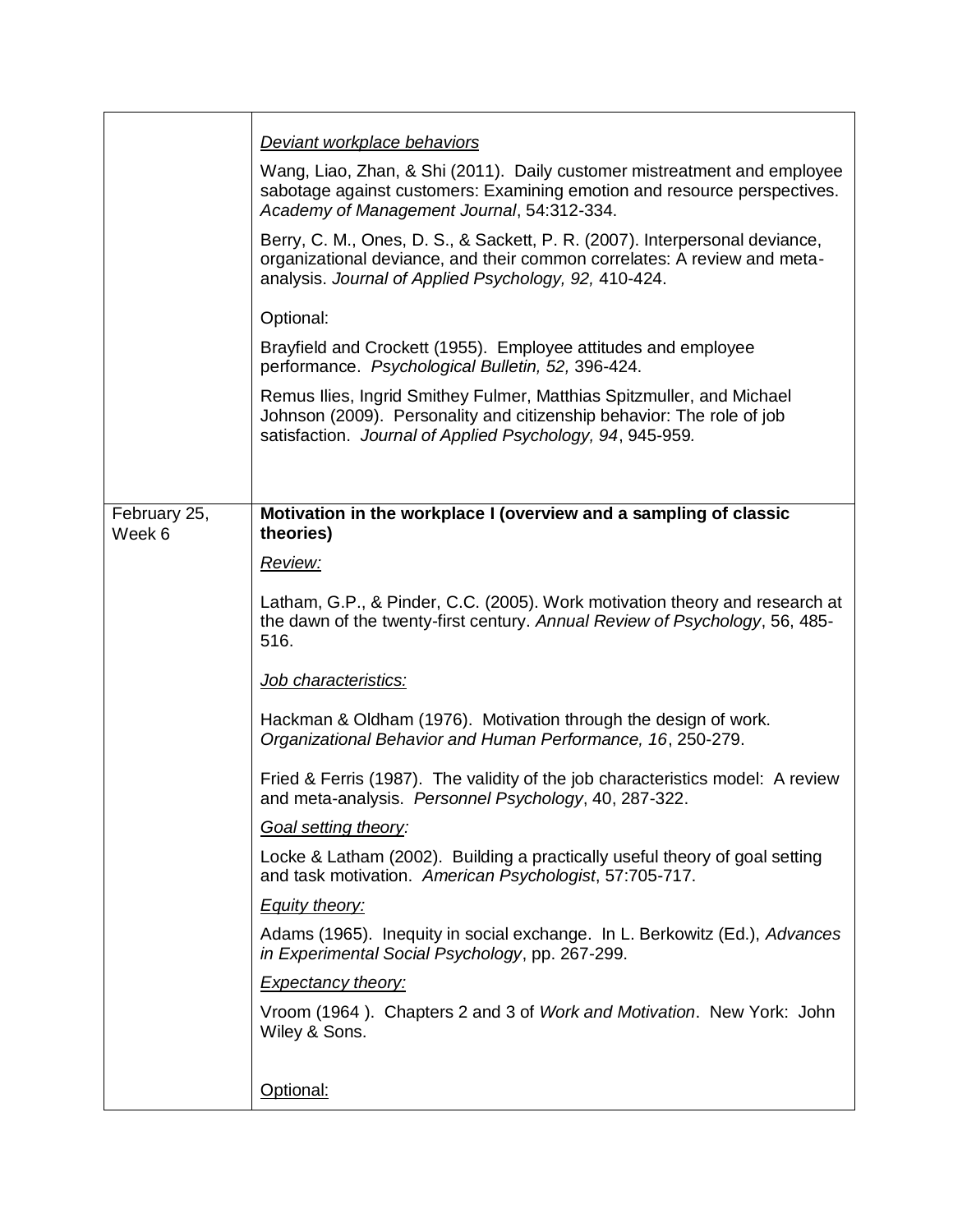|                                                           | Latham & Locke, 1991. Self-regulation through goal-setting. Organizational<br>Behavior and Human Decision Processes, 50, 212-247.                                                                         |
|-----------------------------------------------------------|-----------------------------------------------------------------------------------------------------------------------------------------------------------------------------------------------------------|
| March 4,<br>Week 7                                        | Motivation II - Contemporary themes - Self-regulation (individuals and<br>teams), new approaches to job design (relational job design)                                                                    |
| **Proposal and                                            | Self-regulation                                                                                                                                                                                           |
| outline for final                                         | Review article:                                                                                                                                                                                           |
| paper due                                                 | Lord, Diefendorff, Schmidt, & Hall. 2010. Self-regulation at work. Annual<br>Review of Psychology, 61:543-68.                                                                                             |
|                                                           | Team motivation and self-regulation:                                                                                                                                                                      |
|                                                           | Gersick, 1988. Time and transition in work teams. Academy of Management<br>Journal, 31: 9-41. (interesting, documents naturally occurring patterns in<br>teams)                                           |
|                                                           | Park, Spitzmuller, & DeShon 2013. Advancing Our Understanding of Team<br>Motivation: Integrating Conceptual approaches and content areas. Journal of<br>Management, 2013 39: 1339-1379.                   |
|                                                           | Relational job design:<br>Grant (2007). Relational job design and the motivation to make a prosocial                                                                                                      |
|                                                           | difference. Academy of Management Review, 32: 393-417.                                                                                                                                                    |
|                                                           | Optional:                                                                                                                                                                                                 |
|                                                           | Smither, London & Reilly (2005). Does performance improve following<br>multisource feedback? A theoretical model, meta-analysis, and review of<br>empirical findings. Personnel Psychology, 58, 33-66.    |
|                                                           | Uhl-Ben, M. & Graen 1998. Individual self-management: Analysis of<br>professionals' self-managing activities in functional and cross-functional work<br>teams, Academy of Management Journal, 41, 340-350 |
|                                                           | Ashford, Blatt, & VandeWalle (2003). Reflections on the looking glass: A<br>review of research on feedback-seeking behavior in organizations. Journal<br>of Management, 29, 773-799.                      |
| March 11                                                  |                                                                                                                                                                                                           |
|                                                           | Leadership                                                                                                                                                                                                |
| Week 8                                                    | Recent or semi-recent interesting papers                                                                                                                                                                  |
| **Feedback on<br>others'<br>proposals and<br>outlines due | Grant 2012. Leading with Meaning: Beneficiary Contact, Prosocial Impact,<br>and the Performance Effects of Transformational Leadership. Academy of<br>Management Journal, 55: 458-476.                    |
|                                                           | Epitropaki O, Martin R. 2005. From ideal to real: a longitudinal study of the<br>role of implicit leadership theories on leader-member exchanges and                                                      |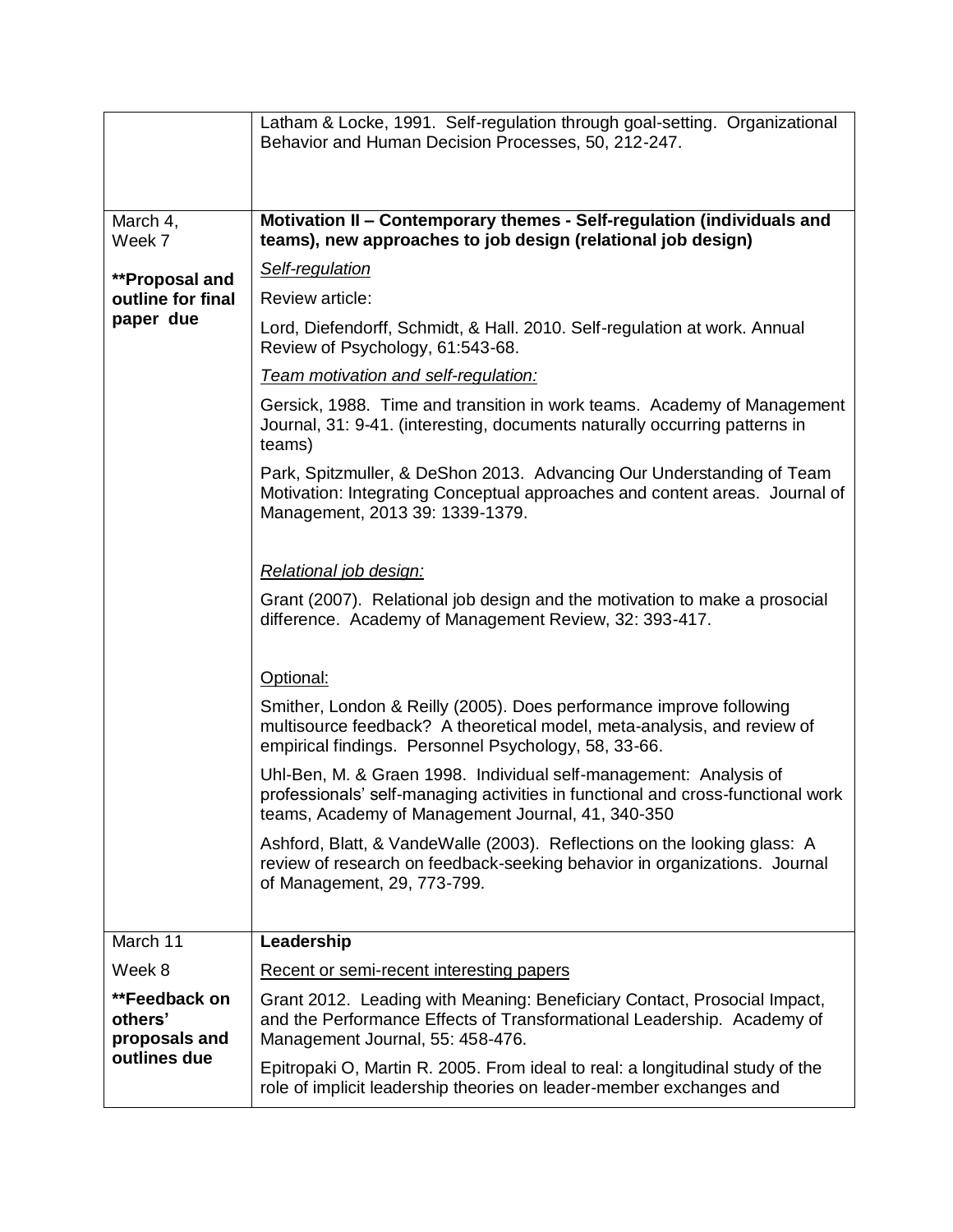| employee outcomes. J. Appl. Psychol. 90:659-76                                                                                                                                                                                                  |
|-------------------------------------------------------------------------------------------------------------------------------------------------------------------------------------------------------------------------------------------------|
| Review of leadership theories (skim):                                                                                                                                                                                                           |
| Avolio, B.J., Walumbwa, F.O., & Weber, T.J. 2009. Leadership: Current<br>theories, research and future directions. Annual Review of Psychology, 60:<br>421-449.                                                                                 |
| Hollander & Offerman (1990). Power and leadership in organizations.<br>American Psychologist, 45, 179-189.                                                                                                                                      |
| Leader-member exchange (LMX):                                                                                                                                                                                                                   |
| Graen & Uhl-Bien (1995). Relationship-based approach to leadership:<br>Development of leader-member exchange (LMX) theory of leadership over<br>25 years: Applying a multi-level multi-domain perspective. Leadership<br>Quarterly, 6, 219-247. |
| Individual differences and leadership:                                                                                                                                                                                                          |
| Judge, Colbert, & Ilies (2004). Intelligence and leadership: A quantitative<br>review and test of theoretical propositions. Journal of Applied Psychology,<br>89, 542-552.                                                                      |
| Optional:                                                                                                                                                                                                                                       |
| Judge et al (2002). Personality and leadership: A qualitative and<br>quantitative review. Journal of Applied Psychology, 87, 765-780.                                                                                                           |
| Daan van Knippenberg & Sim B. Sitkin (2013) A Critical<br>Assessment of Charismatic-Transformational Leadership Research: Back<br>to the Drawing Board?, The Academy of Management Annals, 7:1, 1-60,<br>DOI:<br>10.1080/19416520.2013.759433   |
| Howell & Shamir (2005). The role of followers in the charismatic leadership<br>process: Relationships and their consequences. Academy of Management<br>Review, 30, 96-112.                                                                      |
| Eagly et al (2003). Transformational, transactional, and laissez-faire<br>leadership styles: A meta-analysis comparing women and men.<br>Psychological Bulletin, 129-569-591.                                                                   |
| Van Vugt, Hogan, & Kaiser (2008). Leadership, followership, and evolution.<br>American Psychologist, 63, 182-196                                                                                                                                |
| Burke et al. (2006). What type of leadership behaviors are functional in<br>teams?: A meta-analysis. Leadership Quarterly, 17, 288-307.                                                                                                         |
| Bono, J.E., & Judge, T.A. (2004). Personality and transformational and<br>transactional leadership: A meta-analysis. Journal of Applied Psychology,<br>89, 901-910.                                                                             |
| Ilies, R., Nahrgang, J.D., & Morgeson, F.P. (2007). Leader-member<br>exchange and citizenship behaviors: A meta-analysis. Journal of Applied<br>Psychology, 92, 269-277.                                                                        |
|                                                                                                                                                                                                                                                 |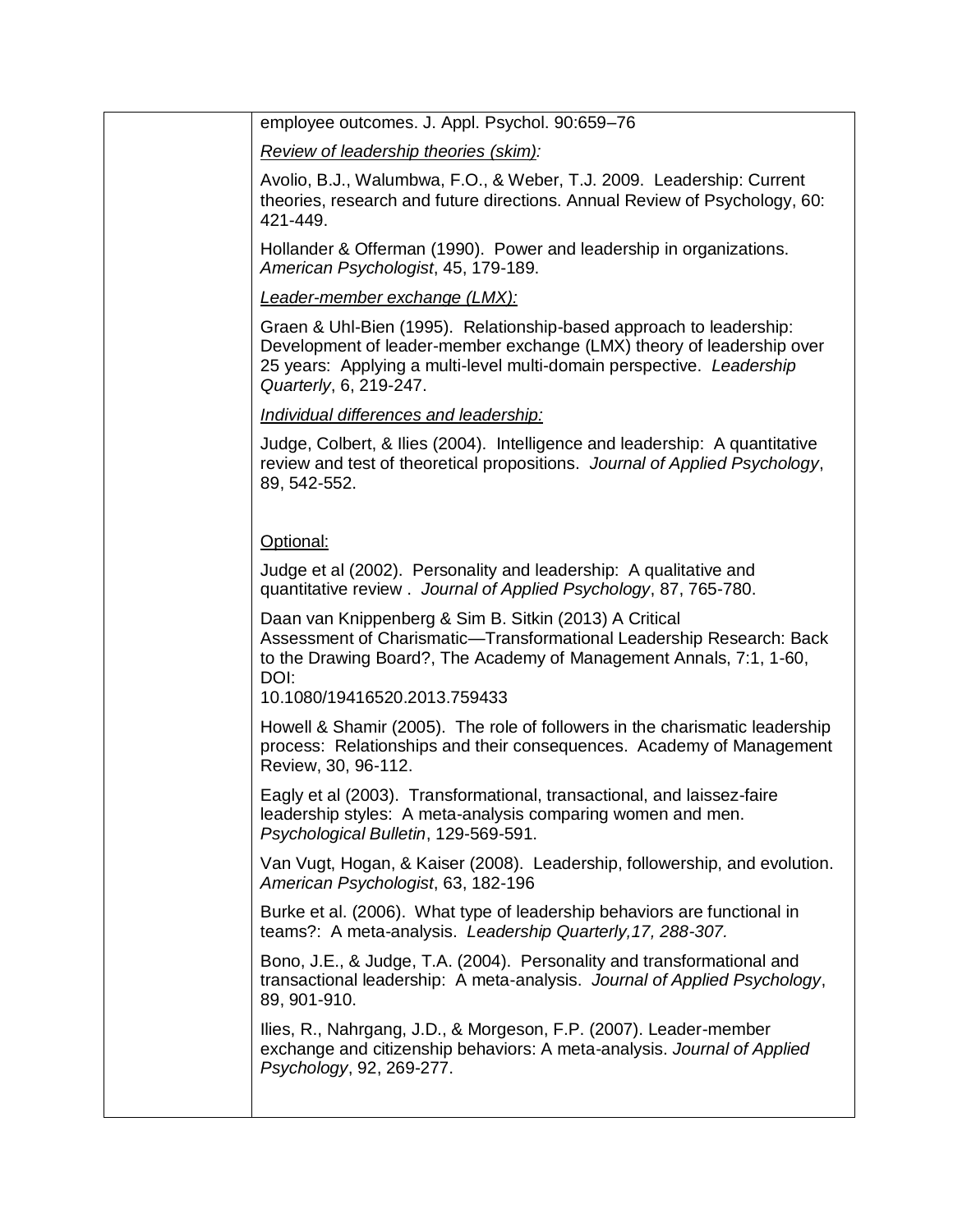| March 25<br>Week 9  | Teams and networks (Jessica Methot and Mike Kukenberger, guest<br>facilitating)                                                                                                                     |
|---------------------|-----------------------------------------------------------------------------------------------------------------------------------------------------------------------------------------------------|
|                     | READINGS TO BE DETERMINED                                                                                                                                                                           |
|                     | Optional:                                                                                                                                                                                           |
|                     | <b>Review article</b>                                                                                                                                                                               |
|                     | Martin Kilduff & Daniel J. Brass (2010) Organizational Social<br>Network Research: Core Ideas and Key Debates, The Academy of<br>Management Annals, 4:1, 317-357, DOI: 10.1080/19416520.2010.494827 |
| April 1,<br>Week 10 | Contextual Effects (other than national culture) in OB (cross-cultural<br>context coming up in 2 weeks!)                                                                                            |
|                     | Background and theory about how context can matter:                                                                                                                                                 |
|                     | Johns, G. 2006. The essential impact of context on organizational behavior.<br>Academy of Management Review, 31:386-408.                                                                            |
|                     | Virtual settings:                                                                                                                                                                                   |
|                     | Barry, B., & Fulmer, I.S. 2004. The medium and the message: The adaptive<br>use of communication media in dyadic influence. Academy of Management<br>Review, 29, 272-292.                           |
|                     | Naquin, C.E., Kurtzberg, T., R., & Belkin, L.Y. 2010. The finer points of lying<br>o ine: E-Mail versus pen and paper. Journal of Applied Psychology, 95:<br>387-394.                               |
|                     | Organizational control systems (outcome-based vs. behavior-based):                                                                                                                                  |
|                     | Bergeron, D., Shipp, A.J., Rosen, B., & Furst, S. 2013. Organizational<br>Citizenship Behavior and Career Outcomes: The Cost of Being a Good<br>Citizen. Journal of Management, 39: 958-984         |
|                     | Organizational differences and paid vs. volunteer workers:                                                                                                                                          |
|                     | Pearce, J.L. 1983. Job Attitude and Motivation Differences Between<br>Volunteers and Employees From Comparable Organizations. Journal of<br>Applied Psychology, 68: 646-652.                        |
|                     | Contextual factors influencing team diversity-performance relationship                                                                                                                              |
|                     | Joshi, A., & Roh, H. 2009. The role of context in work team diversity<br>research. Academy of Management Journal, 52: 599-627.                                                                      |
|                     |                                                                                                                                                                                                     |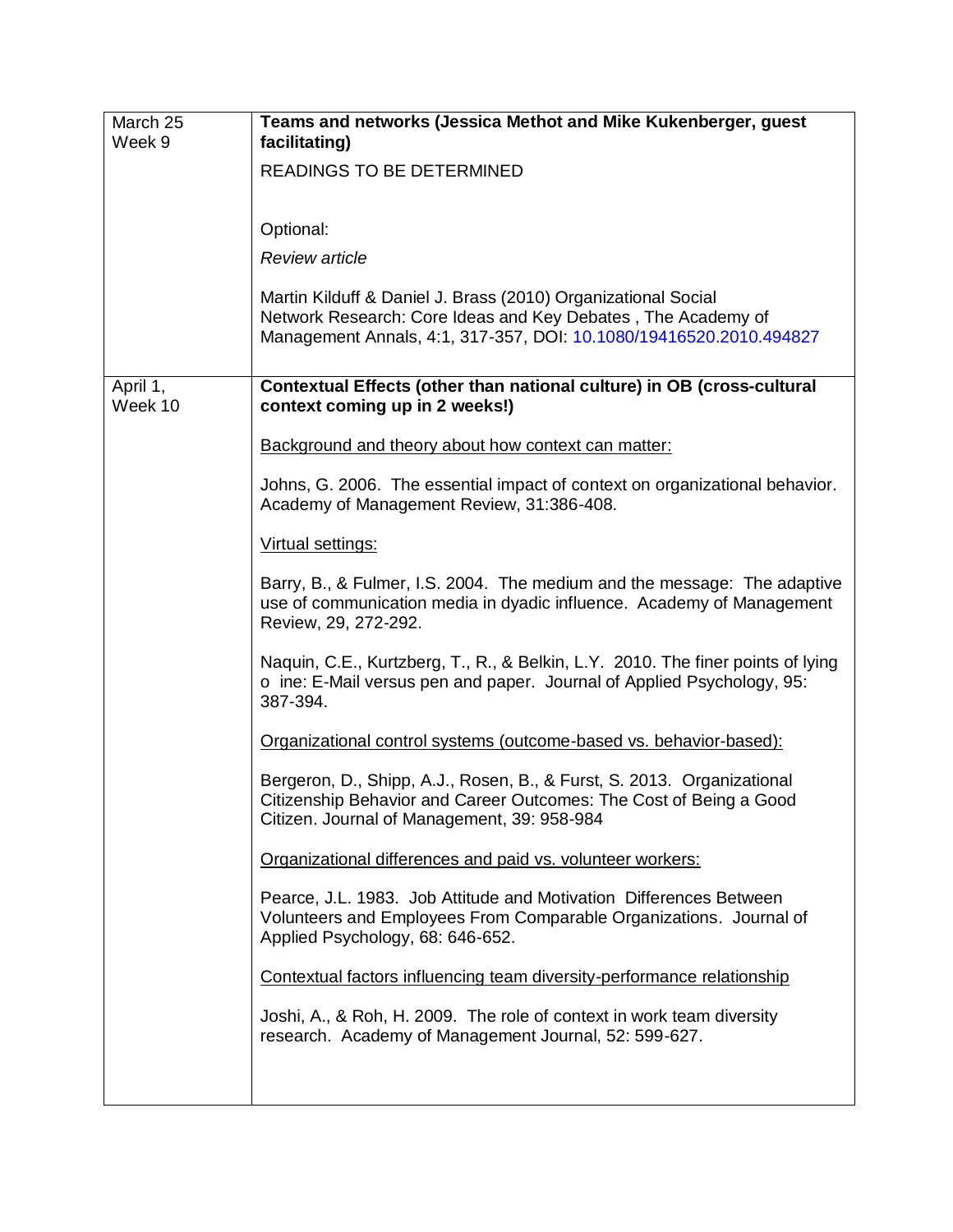|           | Optional:                                                                                                                                                                                                                                                               |
|-----------|-------------------------------------------------------------------------------------------------------------------------------------------------------------------------------------------------------------------------------------------------------------------------|
|           | Organizational climates:                                                                                                                                                                                                                                                |
|           | Priesemuth, M., Schminke, M., Ambrose, M., & Folger, R. (in press).<br>Abusive supervision climate: A multiple-mediation model of its impact on<br>group outcomes. Academy of Management Journal.                                                                       |
|           | Another short background article:                                                                                                                                                                                                                                       |
|           | Rousseau, D., & Fried, Y. 2001. Location, location, location:<br>contextualizing organizational research. Journal of Organizational Behavior,<br>$22: 1-13.$                                                                                                            |
| April 8,  | <b>Negotiation and Conflict</b>                                                                                                                                                                                                                                         |
| Week 11   | A couple of recent articles:                                                                                                                                                                                                                                            |
|           | Lelieveld, et al., 2012. Why Anger and Disappointment Affect Other's<br>Bargaining Behavior Differently: The Moderating Role of Power and the<br>Mediating Role of Reciprocal and Complementary Emotions. Personality<br>and Social Psychology Bulletin, 38: 1209-<br>. |
|           | de Wit, Jehn, & Scheepers, 2013. Task conflict, information processing, and<br>decision-making: The damaging effect of relationship conflict. Organizational<br>Behavior and Human Decision Processing, 122:177-189.                                                    |
|           | <b>Negotiation - Review:</b>                                                                                                                                                                                                                                            |
|           | Thompson, Wang, & Gunia. 2010. Negotiation. Annual Review of<br>Psychology, 61:491-515.                                                                                                                                                                                 |
|           | Task/relationship conflict debate:                                                                                                                                                                                                                                      |
|           | Jehn (1995). A multimethod examination of the benefits and detriments of<br>intragroup conflict. Administrative Science Quarterly, 40, 256-282.                                                                                                                         |
|           | De Dreu and Weingart (2003). Task versus relationship conflict, team<br>performance, and team member satisfaction: A meta-analysis. Journal of<br>Applied Psychology, 88, 741-749.                                                                                      |
|           | Deception:                                                                                                                                                                                                                                                              |
|           | Shapiro & Bies (1994). Threats, bluffs, and disclaimers in negotiations.<br>Organizational Behavior and Human Decision Processes, 60, 14-__.                                                                                                                            |
|           | Optional-classics:                                                                                                                                                                                                                                                      |
|           | Barry & Friedman (1998). Bargainer characteristics in distributive and<br>integrative negotiation. Journal of Personality and Social Psychology, 74,<br>345-359.                                                                                                        |
|           | Thompson & Hastie (1990). Social perception in negotiation. Organizational<br>Behavior and Human Decision Processes, 47, 98-123.                                                                                                                                        |
|           |                                                                                                                                                                                                                                                                         |
| April 15, | Cross-cultural issues in OB (Leigh Anne Liu, Guest Facilitator)                                                                                                                                                                                                         |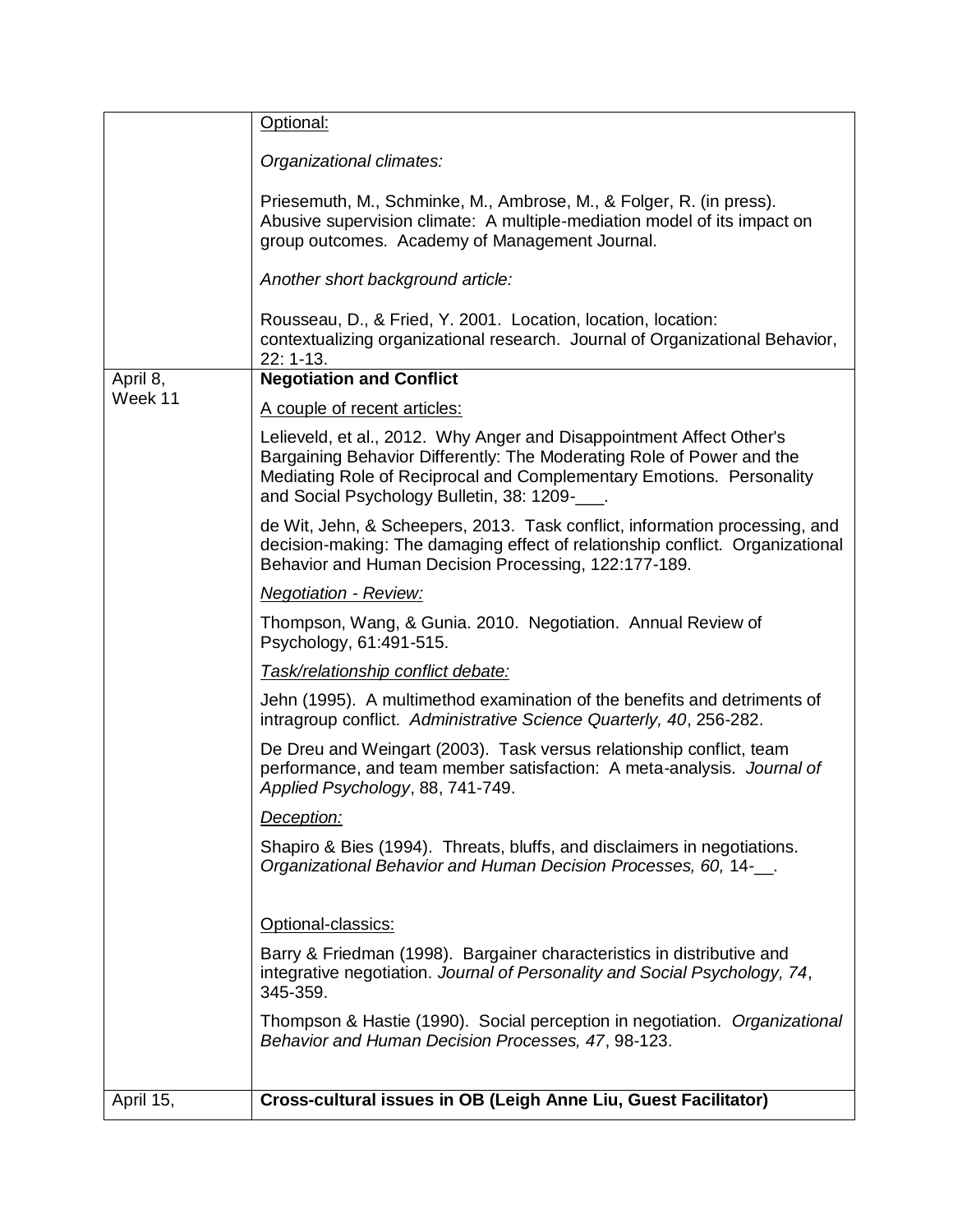| Week 12             | First, three articles on cultural frameworks:                                                                                                                                                                                                                                                                                                     |
|---------------------|---------------------------------------------------------------------------------------------------------------------------------------------------------------------------------------------------------------------------------------------------------------------------------------------------------------------------------------------------|
|                     | House, R. et al., 2004. Chapter 3. A Nontechnical summary of GLOBE<br>findings. In House, R. J., Hanges, P.J., Javidan, M., Dorfman, P.W., & Gupta,<br>V. 2004 (eds.), Leadership, Culture, and Organizations: The GLOBE Study of<br>62 Societies. Thousand Oaks, CA: Sage. [see pdf]                                                             |
|                     | Schwartz, S.H. 2006. Basic human values: Theory, measurements, and<br>applications. Revue française de sociologie, 47/4. [see pdf]                                                                                                                                                                                                                |
|                     | Gelfand, M., Raver, J., Nishii, L., Leslie, L., & Lun, J., and colleagues 2011.<br>Differences between tight and loose societies: A 33-nation study. Science,<br>33: 1100-1104.                                                                                                                                                                   |
|                     | Article: http://www.sciencemag.org/content/332/6033/1100.full.pdf<br><b>Supporting Materials:</b><br>http://www.gelfand.umd.edu/Gelfand.SOM.pdf<br>*Theoretical Background: Gelfand, M.J., Nishii, L.H., & Raver, J.L.<br>(2006). On the nature and importance of cultural tightness-<br>looseness. Journal of Applied Psychology, 91: 1225-1244. |
|                     | Second, three articles on culture's dynamic influence on cognition and<br>behavior:                                                                                                                                                                                                                                                               |
|                     | Kirkman, B. L., Chen, G., Farh, J. L., Chen, Z. X., & Lowe, K. B. 2009.<br>Individual power distance orientation and follower reactions to<br>transformational leaders: A cross-level, cross-cultural examination. Academy<br>of Management Journal, 52: 744-764.                                                                                 |
|                     | Hong, Y., Morris, M. W., Chiu, C., & Benet-Martinez, V. (2000). Multi-cultural<br>minds: A constructivist approach to culture and cognition. American<br>Psychologist, 55: 709-720.                                                                                                                                                               |
|                     | Liu, L. A., Friedman, R., Barry, B., Gelfand, M. J., & Zhang, Z. X. (2012). The<br>Dynamics of consensus building in intracultural and intercultural negotiations.<br>Administrative Science Quarterly, 57(2): 269-304.                                                                                                                           |
|                     | **see Appendix for long list of optional readings in this area if you are<br>interested                                                                                                                                                                                                                                                           |
| April 22<br>Week 13 | How people see their work and see themselves at work (identity, job<br>crafting, fit, psychological contracts)                                                                                                                                                                                                                                    |
|                     | <b>Identity</b>                                                                                                                                                                                                                                                                                                                                   |
|                     | Ashforth, B.E. & Kreiner, G.E. (1999). "How can you do it?": Dirty work and<br>the challenge of constructing a positive identity, Academy of Management<br>Review, 24, 413-434.                                                                                                                                                                   |
|                     | <b>Job crafting</b>                                                                                                                                                                                                                                                                                                                               |
|                     | Wrzesniewski, A., & Dutton, J.E. (2001). Crafting a job: Revisioning                                                                                                                                                                                                                                                                              |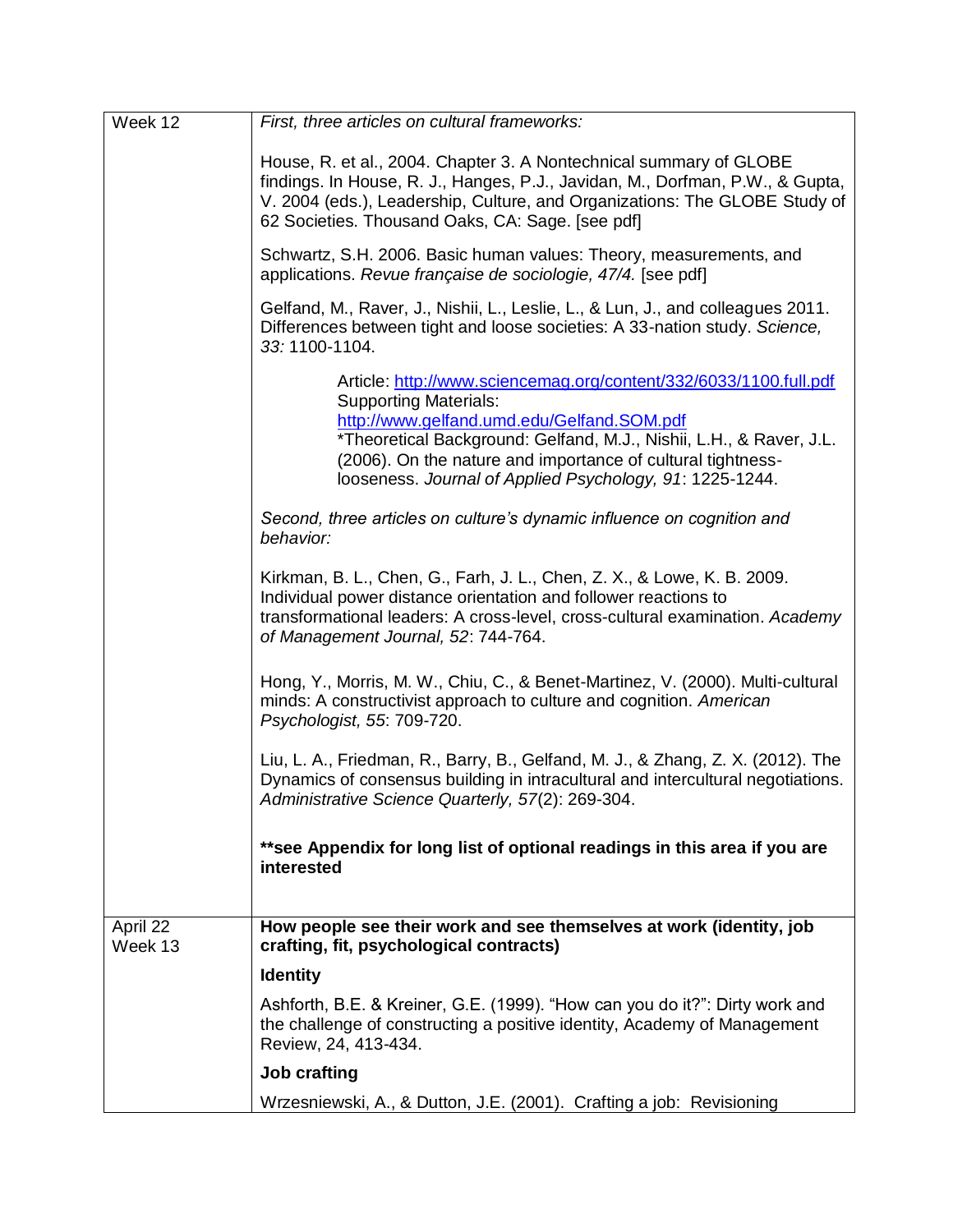| employees as active crafters of their work. Academy of Management<br>Review, 26, 179-201.                                                                                                                                                                                      |
|--------------------------------------------------------------------------------------------------------------------------------------------------------------------------------------------------------------------------------------------------------------------------------|
| Person-organization fit, social exchange, psychological contracts                                                                                                                                                                                                              |
| P.O. Fit                                                                                                                                                                                                                                                                       |
| Schneider (1987). The people make the place. Personnel Psychology,<br>40,437-453.                                                                                                                                                                                              |
| Sluss & Thompson 2012. Socializing the newcomer: The mediating role of<br>leader-member exchange. Organizational Behavior and Human Decision<br>Processes, 119:114-125.                                                                                                        |
| Psychological contracts:                                                                                                                                                                                                                                                       |
| Rousseau (1990). New hire perceptions of their own and their employer's<br>obligations: A study of psychological contracts. Journal of Organizational<br>Behavior, 11, 389-400.                                                                                                |
| Zhao et al (2007). The impact of psychological contract breach on work-<br>related outcomes. Personnel Psychology, 60, 647-680.                                                                                                                                                |
|                                                                                                                                                                                                                                                                                |
| Optional                                                                                                                                                                                                                                                                       |
| $P$ - $O$ fit:                                                                                                                                                                                                                                                                 |
| Kristoff-Brown, et al. (2005). Consequences of individuals' fit at work: A<br>meta-analysis of person-job, person-orgaization, person-group, and person-<br>supervisor fit. Personnel Psychology, 58, 281-342.                                                                 |
| Exchange relationships more generally:                                                                                                                                                                                                                                         |
| Coyle-Shapiro & Conway (2005). Exchange relationships: Examining<br>psychological contracts and perceived organizational support, Journal of<br>Applied Psychology, 90, 774-781.                                                                                               |
| Flynn (2005). Identity orientations and forms of social exchange in<br>organizations. Academy of Management Review, 30, 737-750.                                                                                                                                               |
| Job design/job crafting:                                                                                                                                                                                                                                                       |
| Morgeson, Delaney-Klinger, & Hemingway (2005). The importance of job<br>autonomy, cognitive ability, and job-related skill for predicting role breadth<br>and job performance. Journal of Applied Psychology, 90, 399-406.                                                     |
| Grant, A.M., Campbell, E.M., Chen, G., Cottone, K., Lapedis, D., & Lee, K.<br>(2007). Impact and the art of motivation maintenance: The effects of contact<br>with beneficiaries on persistence behavior. Organizational Behavior and<br>Human Decision Processes, 103, 53-67. |
| McAllister, D.J., Kamdar, D., Morrison, E.W., & Turban, D.B. (2007).<br>Disentangling role perceptions: How perceived role breadth, discretion,<br>instrumentality, and efficacy relate to helping and taking charge. Journal of<br>Applied Psychology, 92, 1200-1211.         |
| Thatcher, S.M.B., & Zhu, X. (2006). Changing identities in a changing<br>workplace: Identification, identity enactment, self-verification, and                                                                                                                                 |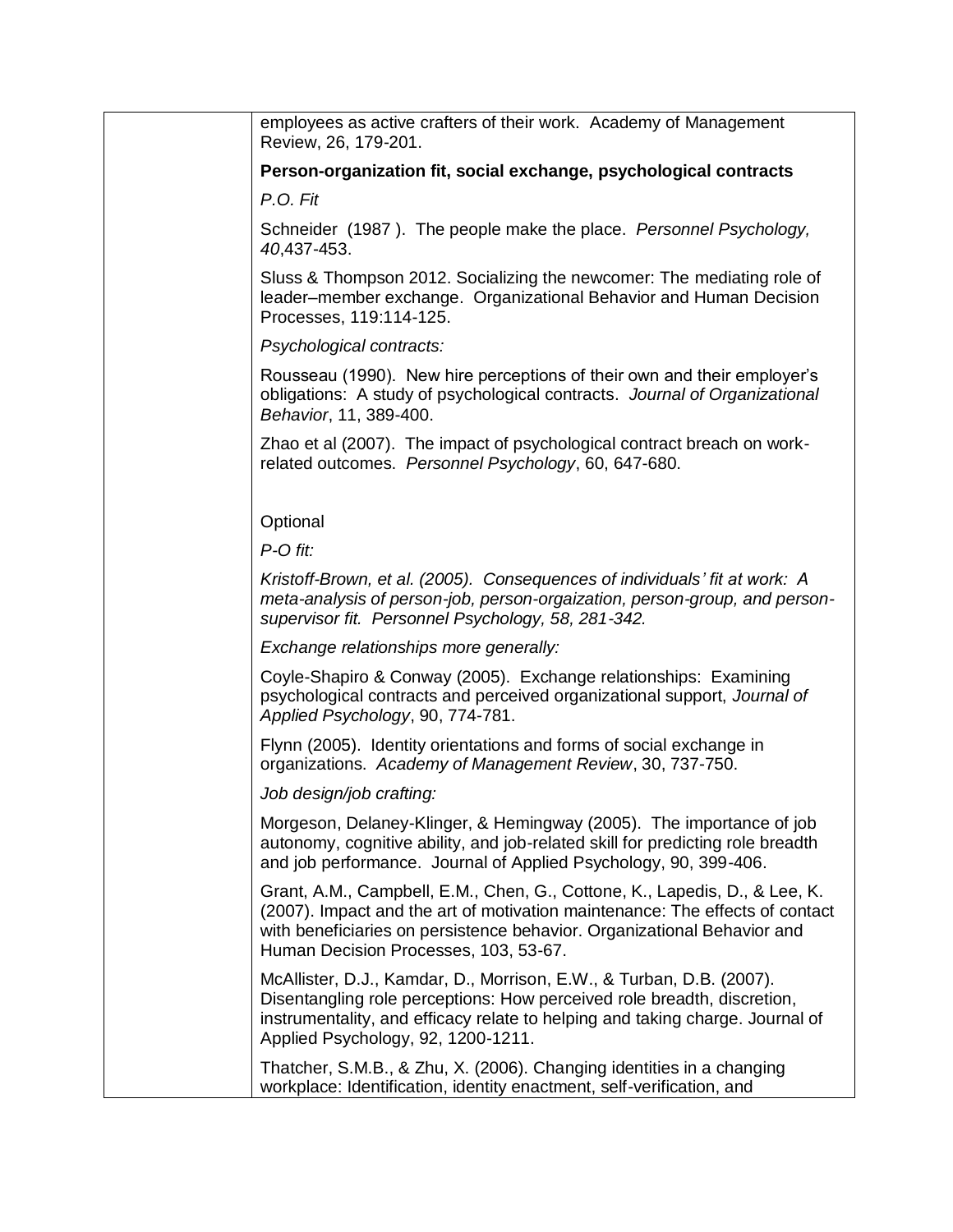|                              | telecommuting. Academy of Management Review, 31, 1076-1088.                                                                                                                                                                                                                                                                                                                 |
|------------------------------|-----------------------------------------------------------------------------------------------------------------------------------------------------------------------------------------------------------------------------------------------------------------------------------------------------------------------------------------------------------------------------|
|                              |                                                                                                                                                                                                                                                                                                                                                                             |
| April 29                     | <b>Student presentations</b>                                                                                                                                                                                                                                                                                                                                                |
|                              |                                                                                                                                                                                                                                                                                                                                                                             |
| Week 14<br>May 6             | Student presentations (if necessary),                                                                                                                                                                                                                                                                                                                                       |
| Week 15                      |                                                                                                                                                                                                                                                                                                                                                                             |
|                              | <b>Making an Impact; Scholarly Success</b>                                                                                                                                                                                                                                                                                                                                  |
|                              | Hollenbeck, J.R., & Mannor, M.J. (2007). Career success and weak<br>paradigms: The role of activity, resiliency, and true scores. Journal of<br>Organizational Behavior, 28, 933-942.                                                                                                                                                                                       |
|                              | Trevino, L.K. (2008). Why review? Because reviewing is a professional<br>responsibility. Academy of Management Review, 33, 8-10.                                                                                                                                                                                                                                            |
|                              | Judge, T.A., Cable, D.M., Colbert, A.E., & Rynes, S.L. 2007. What causes a<br>management article to be cited—Article, author, or journal? Academy of<br>Management Journal, 50: 491-506.                                                                                                                                                                                    |
|                              |                                                                                                                                                                                                                                                                                                                                                                             |
|                              | Optional:<br>Gulati, R. (2007). Tent poles, tribalism, and boundary spanning: The rigor-<br>relevance debate in management research. Academy of Management<br>Journal, 50, 775-782.                                                                                                                                                                                         |
|                              | Leung, K. (2007). The glory and tyranny of citation impact: An East Asian<br>perspective. Academy of Management Journal, 50, 510-513.                                                                                                                                                                                                                                       |
|                              | Tushman, M., & O'Reilly, C. III. (2007). Research and relevance: Implications<br>of Pasteur's quadrant for doctoral programs and faculty development.<br>Academy of Management Journal, 50, 769-774.                                                                                                                                                                        |
|                              | Questions - Scholarly Processes (jot down your answers and be<br>prepared to discuss in class):<br>1. What aspects of being an academic are most intrinsically<br>motivating to you now?<br>2. How might this change over the next ten years?<br>3. Develop a five year plan for yourself as a scholar.<br>4. Describe a research question that you would pursue if you had |
|                              | u imited resources.                                                                                                                                                                                                                                                                                                                                                         |
| Due date: May 9              |                                                                                                                                                                                                                                                                                                                                                                             |
| **Final paper<br>due by 5:00 |                                                                                                                                                                                                                                                                                                                                                                             |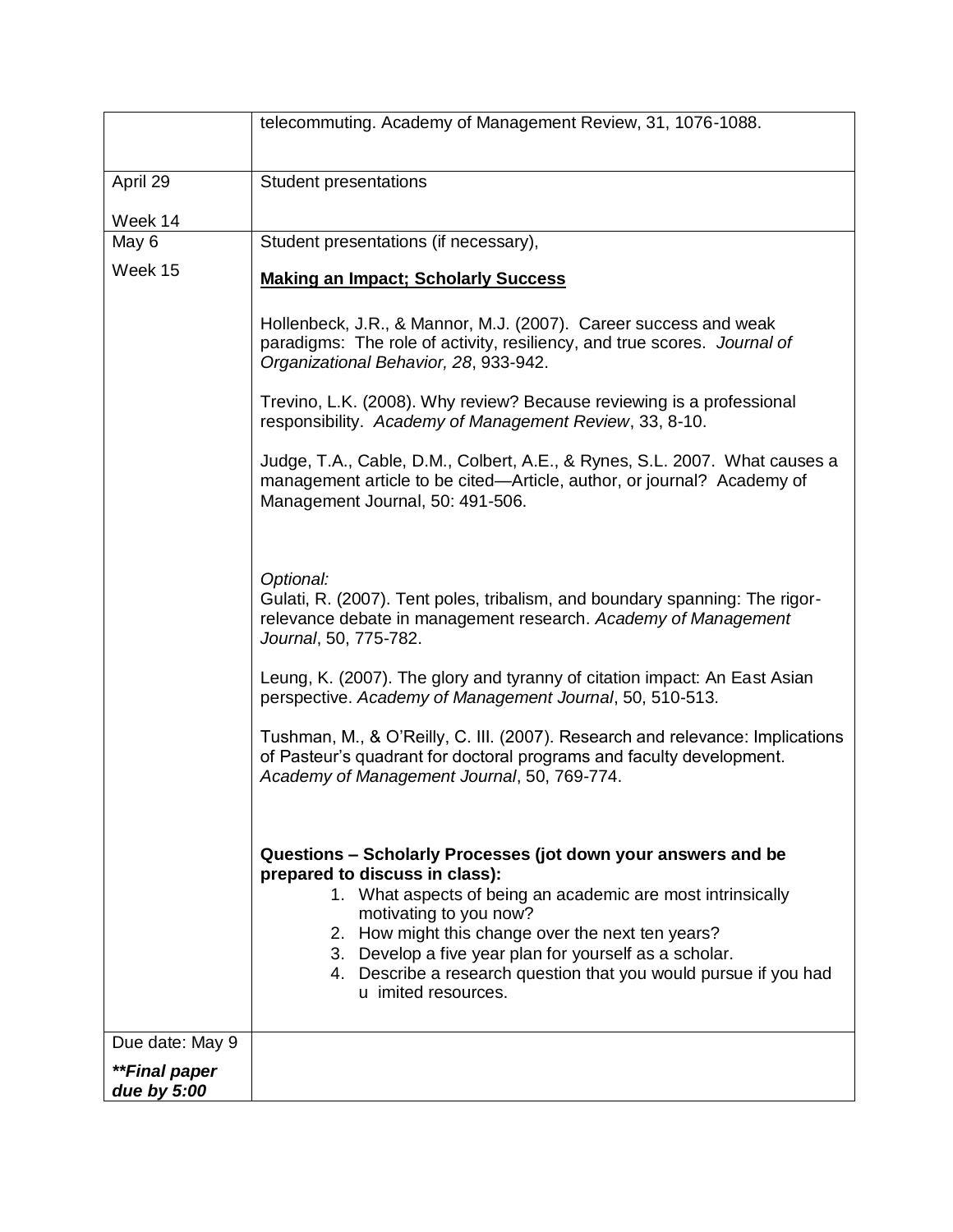| p.m. |  |
|------|--|
|      |  |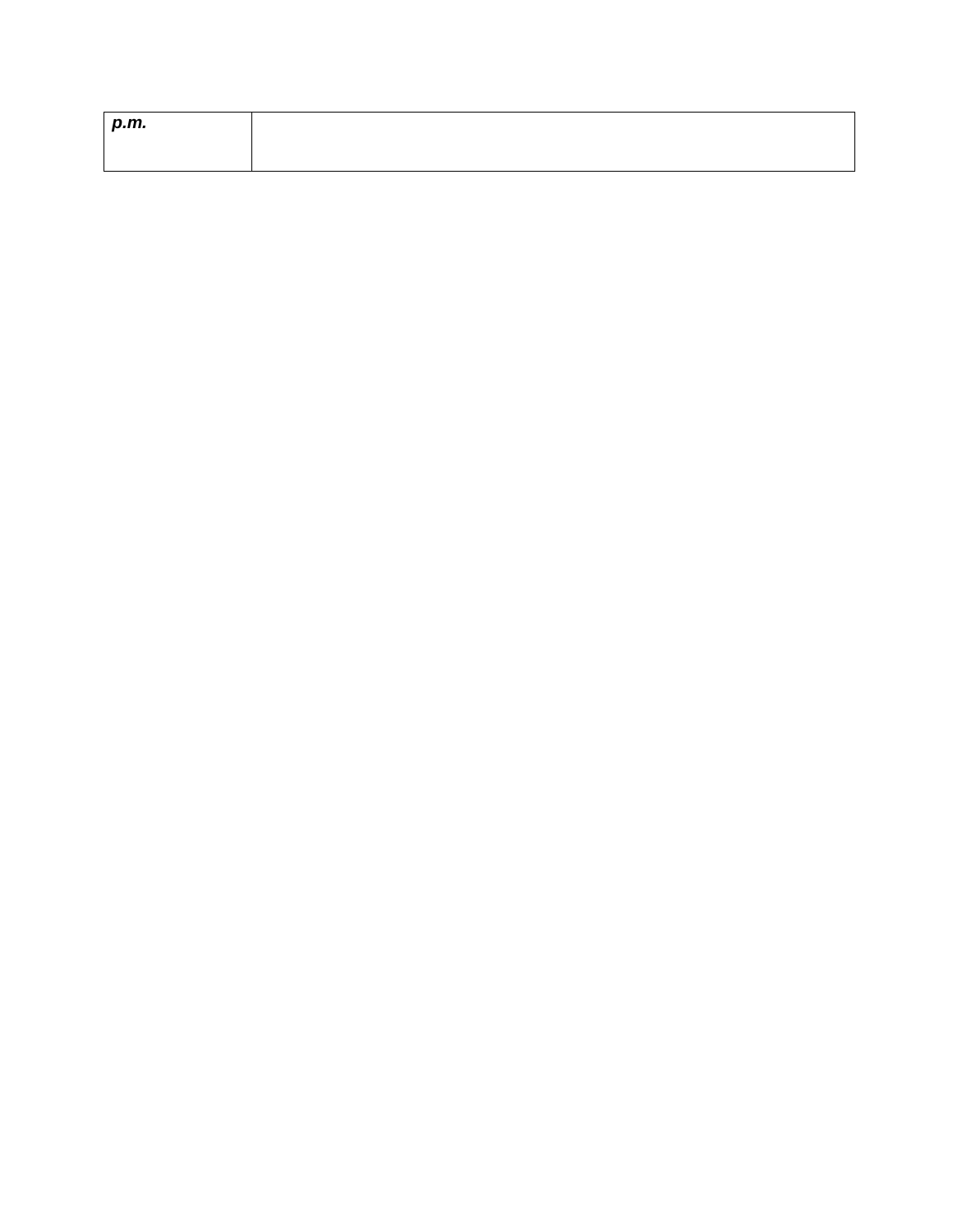### **Discussion Leader Guidelines**

Discussion Leader GOAL: To structure and guide high quality scholarly interaction

- 1. Establish the order for our discussion of the papers (organizing framework) Make sure we review / critique each paper (strengths and weaknesses)
- 2. Manage the discussion
	- So that everyone has a chance to participate To keep us focused on academic aspects of the topic, not just personal anecdotes To provide discussion questions to stimulate engaging interaction
	-
- 3. Focus the last 15 minutes of class on conclusions that integrate across all papers Facilitate summary, comparison, and contrast Discuss observations about future research

4. Prepare a short (1-2 page) handout with your organizing framework and summary of the topic.

Include strengths and weaknesses of the literature on this topic

As a group, our goal is to listen carefully to each other and build on prior comments. We will concentrate on depth of thinking and critique (not on simple summaries or descriptions of the papers)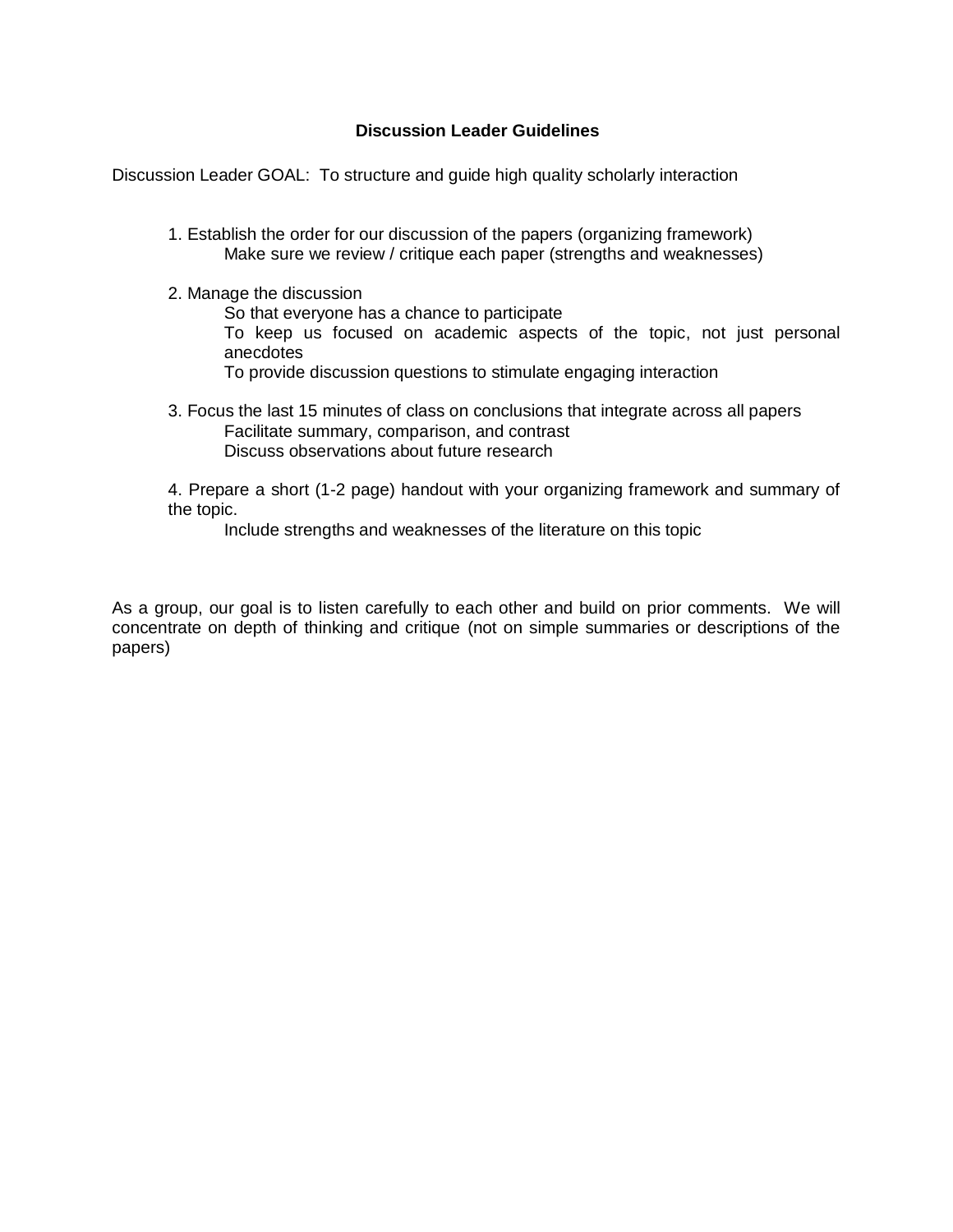# **Paper Guidelines (p. 1 of 2)**

## **1. Title**

- a. Attract interest and attention to your idea
- b. Specify key theories and/or constructs so readers can anticipate your topic

# **2. Topic and research focus**

- a. In one sentence, summarize your theory building research project
- b. Focus on a particular aspect of the topic (choose a relatively narrow topic)
- c. Explain why this is an important topic

# **3. Theoretical framework**

- a. State the one theory that provides the foundation for your work
- --This theory should be the source of the key constructs in your model, dimensions of key concepts, proposed relationships, etc.
- b. Provide citations to the original theory
- c. Indicate other theoretical perspectives that you considered

# **4. Key concepts and definitions of key concepts**

- a.Predictors
- b. Outcomes
- c. Mediators
- d. Moderators

# **5. Proposed relationships**

- a.State the propositions in your model.
- b. Support these proposed relationships based on theory.
- c. Attach a model/diagram that summarizes your propositions and depicts proposed relationships.

# **6. Boundary conditions**

- a. Describe the focus and limits of your theory building
- b. Describe the contexts where will your proposed relationships should be relevant.

--This could include type of organization, group, job, geographic location, cultural values, etc.

# **7. Level of conceptualization**

For example - is your primary focus on actions, decisions, individuals, groups, or organizations?

# **8. Empirical test of your model**

While the primary focus of this paper is on developing and communicating theory, you should also devote a bit of thought to how someone (maybe you) might test this idea in the future. What sort of sample and study design would be appropriate? What challenges could you anticipate running into?

-- This section should be one page long, two at the most.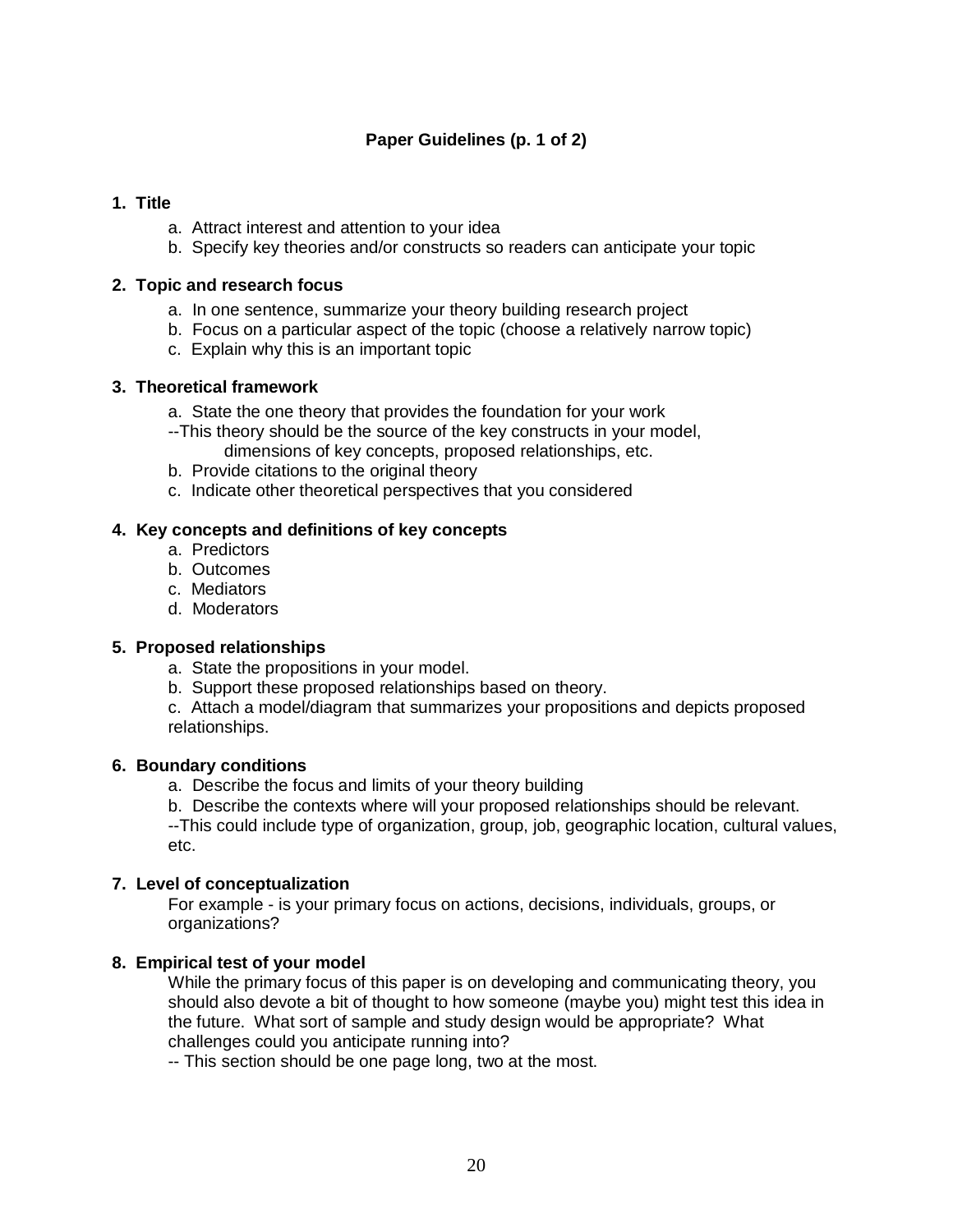# **9. That's interesting; potential contributions**

Explain why your theory building is interesting Link your model back to your theoretical foundation and back to practical issues Explain the potential contribution of your model to research and to practice

### **Miscellaneous**

Make sure your final product has been proofed, spell-checked, and is in proper format, including the reference list. You may use the format specified in the *Publication Manual of the American Psychological Association* ("APA format"), or you may use another style guide/format that is appropriate and accepted for top journals in your area (e.g., the format used for Academy of Management journals. To find this, see the information for authors at the AMJ website and dow oad the style guide there.).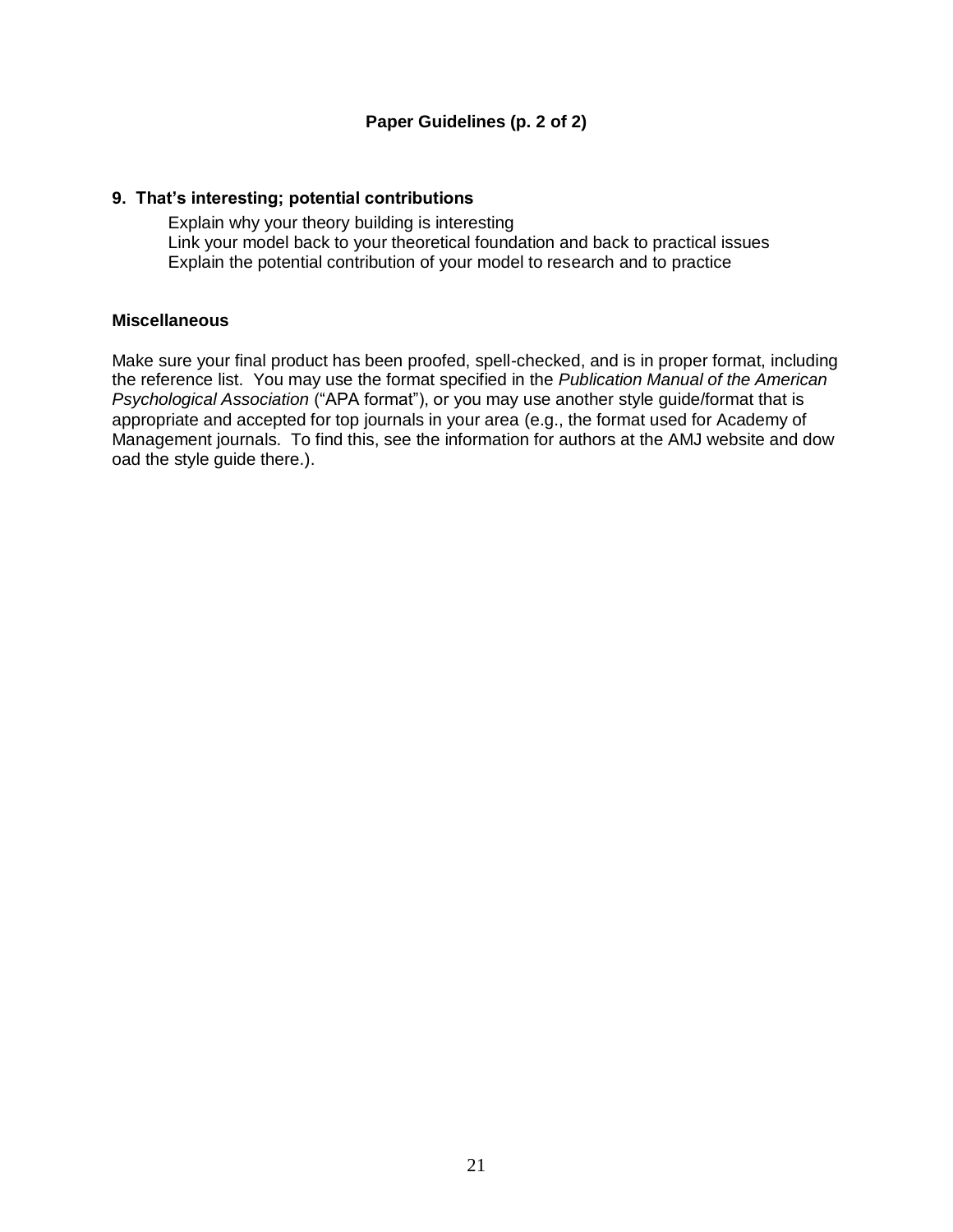# **Appendix- optional additional readings on various topics:**

#### **Week 1: Introduction**

Johns, G. 2006. The essential impact of context in OB. Academy of Management Review, 31:386-408.

Fiske, S.T. 2004. Mind the gap: In praise of informal sources of formal theory. Personality and Social Psychology Review, 8:-132-137.

Van de Ven, A.H., & Johnson, P.E. (2006). Knowledge for theory and practice. *Academy of Management Review*, 31, 802-821.

Alvesson, M., & Karreman, D. (2007). Constructing mystery: Empirical matters in theory development. *Academy of Management Review*, 32, 1265-1281.

Klein, K.J., & Zedeck, S. (2004). Introduction to the special section on theoretical models and conceptual analysis. Theories in applied psychology: Lessons (Re)learned. *Journal of Applied Psychology*, 89, 931-933.

Palmer, D. (2006). Taking stock of the criteria we use to evaluate one another's work: ASQ 50 years out. *Administrative Science Quarterly*, 51, 535-559.

McGahan, A.M. (2007). Academic research that matters to managers: On zebras, dogs, lemmings, hammers, and turnips. Academy of Management Journal, 50, 748-753.

Alvesson, M., & Sandberg, J. 2011. Generating research questions through problematization. Academy of Management Review, 37: 247-271.

### **Week 12: Cross-cultural issues in OB:**

#### Further readings:

*Cultural Frameworks & Overviews of Cross-Cultural Research*

- 1. Taras, V., Kirkman, B. L., & Steel, P. 2010. Examining the impact of Culture's consequences: A three-decade, multilevel, meta-analytic review of Hofstede's cultural value dimensions. Journal of Applied Psychology, 95(3), 405-439. \*Also check out:<http://geert-hofstede.com/national-culture.html>
- 2. Schwartz, S. H. 1994. Beyond individualism/collectivism: New cultural dimensions of values. In U. Kim et al. (Eds.) Individualism and collectivism: Theory, method, and applications: 85-119.
- 3. Swidler, A. 1986. Culture in Action: Symbols and Strategies. American Sociological Review, 51, 273-286.
- 4. Tsui, A.S., Nifadkar, S. & Ou, Y. 2007. Cross-national cross-cultural organizational behavior research: Advances, gaps, and recommendations. Journal of Management, 28(3): 277-305.

*Etic vs. Emic Perspectives, Indigenous Approaches to Culture*

5. Morris, M. W., Leung, K., Ames, D., & Lickel, B. 1999. Views from inside and outside: Integrating emic and etic insights about culture and justice judgment. Academy of Management Review, 24(4): 781-796.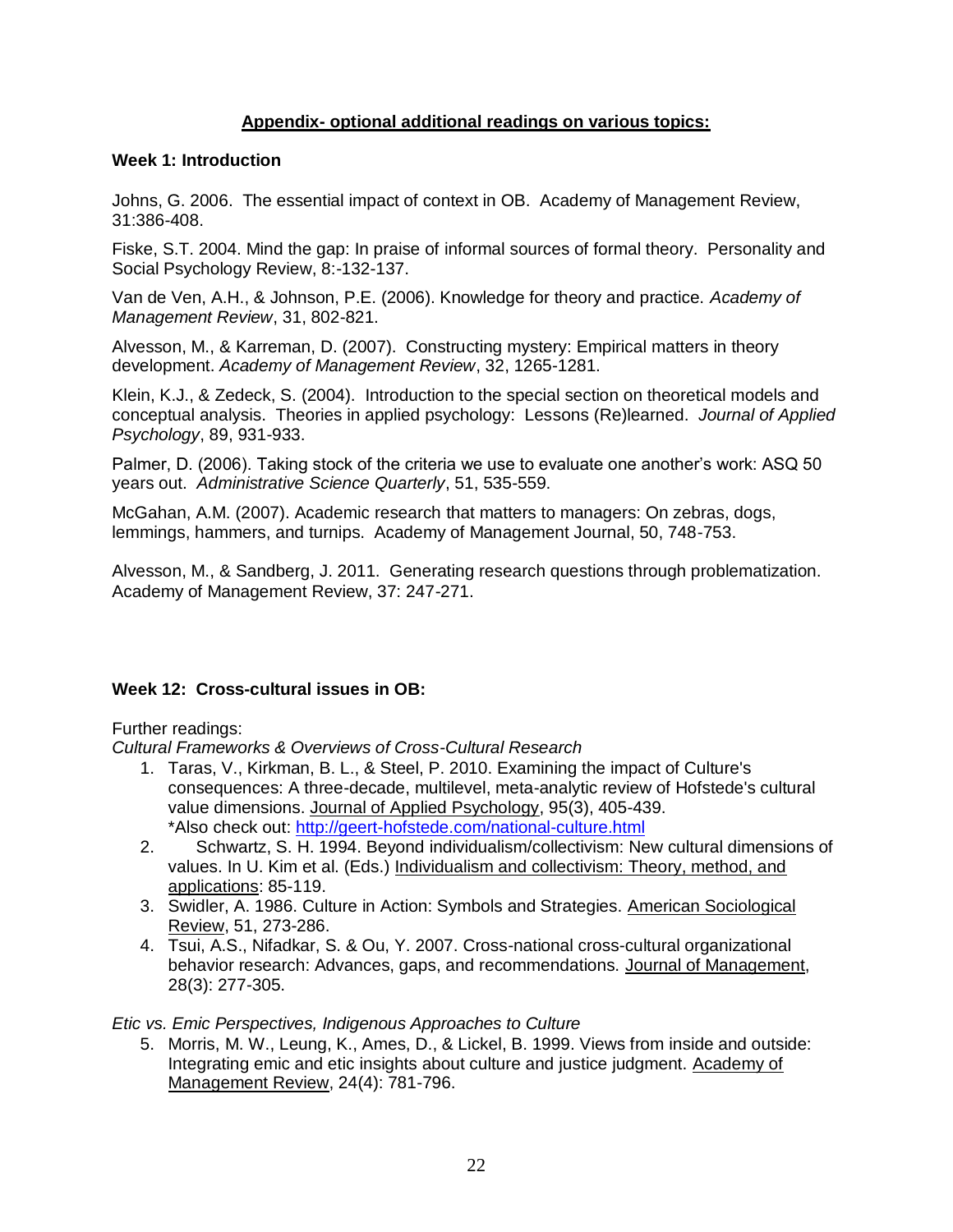- 6. Oyserman, D., M. Kemmelmeier & H. Coon. 2002. Cultural Psychology, a New Look: Reply to Bond (2002), Fiske (2002), Kitayama (2002), and Miller (2002). Psychological Bulletin, 128: 110-117.
- 7. Sanchez-Burks, J. 2002. Protestant Relational Ideology and (In)Attention to Relational Cues in Work Settings. Journal of Personality and Social Psychology, 83:4, 919-929.
- 8. Luo, Y. & Shenkar O., 2006. The Multinational Corporation as a Multilingual Community: Language and Organization in a Global Context Journal of International Business Studies, 37, 321-339.
- 9. Chinese Culture Connection. 1987. Chinese Values and the Search for Culture-Free Dimensions of Culture. Journal of Cross-Cultural Psychology, 18: 143-164.
- 10. Farh, J.L., Hackett, R.D. & Liang, J. 2007. Individual-Level Cultural Values as Moderators of Perceived Organizational Support-Employee Outcome Relationships in China: Comparing the Effects of Power Distance and Traditionality. Academy of Management Journal, 50: 715-729.

# *Cross-Cultural Cognition & Behaviors*

- 11. Nisbett, R., Peng, K., Choi, I., & Norenzayan, A. 2001. Culture and systems of thought: Holistic versus analytic cognition. Psychological Review, 108, 291-211.
- 12. Zou, X., Tam, K., Morris, M. W., Lee, S., Lau, I. Y., & Chiu, C. (2009). Culture as common sense: Perceived consensus versus personal beliefs as mechanisms of cultural influence. *Journal of Personality and Social Psychology*, *97*: 579-597.
- 13. Iyengar, S. S., & Lepper, M. R. (1999). Rethinking the Value of Choice: A Cultural Perspective on Intrinsic Motivation. Journal of Personality and Social Psychology. 76, 349-366.
- 14. Gibson, C.B., & Zellmer-Bruhn, M. 2002. Metaphors and meaning: An intercultural analysis of the concept of teamwork. Administrative Science Quarterly, 46: 274-303.

### *Multiculturalism, CQ, Global Identity, and Competence*

- 15. Levy O., Beechler S., Taylor S., Boyacigiller N. 2007. What We Talk about When We Talk about 'Global Mindset': Managerial Cognition in Multinational Corporations Journal of International Business Studies, 38, 231-258.
- 16. Ang, S., & Van Dyne, L. 2008. Conceptualization of cultural intelligence: Definition, distinctiveness, and nomological network. In S. Ang, & L. Van Dyne, (Eds.) *Handbook on Cultural Intelligence: Theory, Measurement and Applications* (pp. 3-15). Armonk, NY: M.E. Sharpe.

[\(http://www.culturalq.com/docs/Ang%20&%20Van%20Dyne%202008%20Handbook%20](http://www.culturalq.com/docs/Ang%20&%20Van%20Dyne%202008%20Handbook%20Ch%201%20Conceptualization%20of%20CQ.pdf) [Ch%201%20Conceptualization%20of%20CQ.pdf\)](http://www.culturalq.com/docs/Ang%20&%20Van%20Dyne%202008%20Handbook%20Ch%201%20Conceptualization%20of%20CQ.pdf)

17. Van Dyne, L., Ang, S., Ng, K.-Y., Rockstuhl, T., Tan, M.L., & Koh, C. 2012. Subdimensions of the four factor model of cultural intelligence: Expanding the conceptualization and measurement of cultural intelligence (CQ). *Social and Personal Psychology: Compass*, 6/4, 295-313.

[\(http://www.culturalq.com/docs/Compass%202012%20Van%20Dyne%20et%20al%20Sub](http://www.culturalq.com/docs/Compass%202012%20Van%20Dyne%20et%20al%20Sub-dimensions.pdf)[dimensions.pdf\)](http://www.culturalq.com/docs/Compass%202012%20Van%20Dyne%20et%20al%20Sub-dimensions.pdf)

- 18. Erez, M. & E. Gati. 2004. A Dynamic Multi-Level Model of Culture: From the Micro Level of the Individual to the Macro Level of a Global Culture. Applied Psychology: An International Review, 53(4): 583-598.
- 19. Bird, A., Mendenhall, M. E., Stevens, M. J., Oddou, G. 2010. Defining the domain of intercultural competence for global leaders. Journal of Managerial Psychology, 25(8), 810-828.